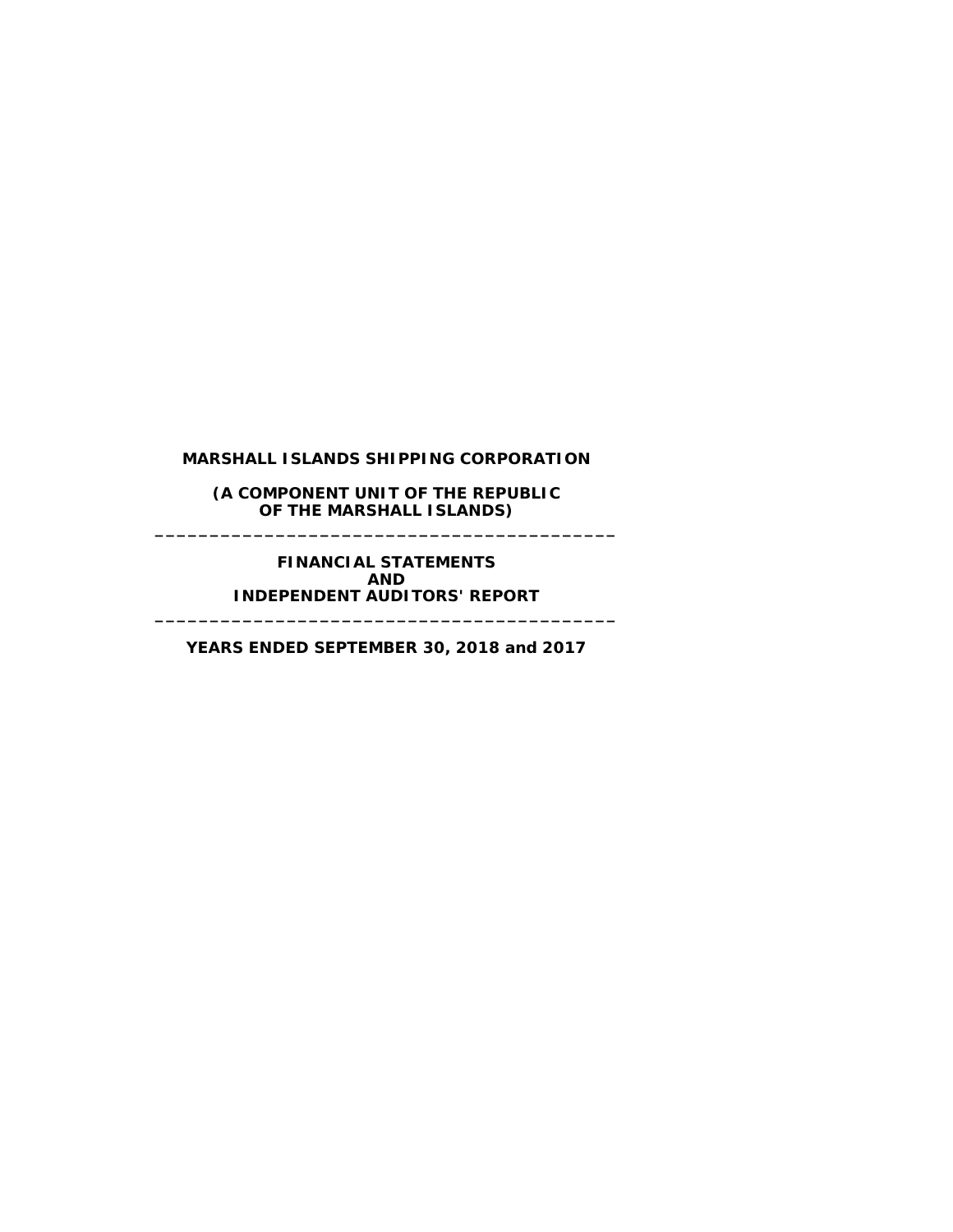## **MARSHALL ISLANDS SHIPPING CORPORATION (A COMPONENT UNIT OF THE REPUBLIC OF THE MARSHALL ISLANDS)**

Years Ended September 30, 2018 and 2017 Table of Contents

|      |                                                                                                                                                                                            | Page No. |
|------|--------------------------------------------------------------------------------------------------------------------------------------------------------------------------------------------|----------|
| L.   | INDEPENDENT AUDITORS' REPORT                                                                                                                                                               | 1        |
| Н.   | MANAGEMENT'S DISCUSSION AND ANALYSIS                                                                                                                                                       | 3        |
| III. | FINANCIAL STATFMENTS:                                                                                                                                                                      |          |
|      | Statements of Net Position                                                                                                                                                                 | 11       |
|      | Statements of Revenues, Expenses and Changes in Net Position                                                                                                                               | 12       |
|      | <b>Statements of Cash Flows</b>                                                                                                                                                            | 13       |
|      | Notes to Financial Statements                                                                                                                                                              | 14       |
| IV.  | INDEPENDENT AUDITORS' REPORT ON COMPLIANCE WITH<br>LAWS AND REGULATIONS                                                                                                                    |          |
|      | Independent Auditors' Report on Internal Control Over Financial<br>Reporting and on Compliance and Other Matters Based on an<br>Audit of Financial Statements Performed in Accordance With |          |
|      | Government Auditing Standards                                                                                                                                                              | 22       |
|      | Unresolved Prior Year Findings                                                                                                                                                             | 25       |
|      |                                                                                                                                                                                            |          |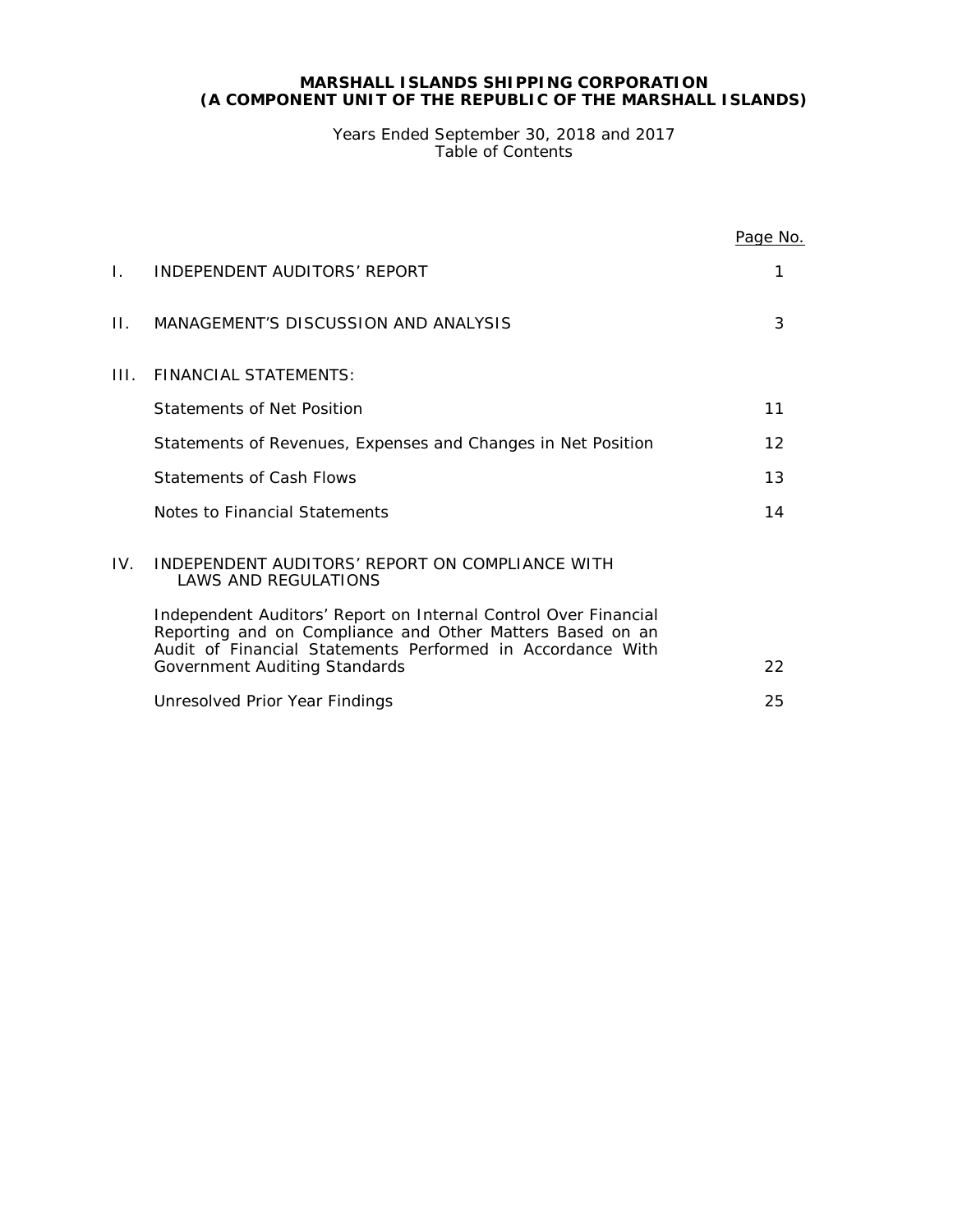# **Deloitte.**

Deloitte & Touche LLP 361 South Marine Corps Drive Tamuning, GU 96913-3973 USA

Tel: +1 (671) 646-3884 Fax: +1 (671) 649-4265

www.deloitte.com

# **INDEPENDENT AUDITORS' REPORT**

Board of Directors Marshall Islands Shipping Corporation:

# **Report on the Financial Statements**

We have audited the accompanying financial statements of the Marshall Islands Shipping Corporation (MISC), a component unit of the Republic of the Marshall Islands, which comprise the statements of net position as of September 30, 2018 and 2017, and the related statements of revenues, expenses and changes in net position and of cash flows for the years then ended, and the related notes to the financial statements.

# *Management's Responsibility for the Financial Statements*

Management is responsible for the preparation and fair presentation of these financial statements in accordance with accounting principles generally accepted in the United States of America; this includes the design, implementation, and maintenance of internal control relevant to the preparation and fair presentation of financial statements that are free from material misstatement, whether due to fraud or error.

#### *Auditors' Responsibility*

Our responsibility is to express an opinion on these financial statements based on our audits. We conducted our audits in accordance with auditing standards generally accepted in the United States of America and the standards applicable to financial audits contained in *Government Auditing Standards,* issued by the Comptroller General of the United States. Those standards require that we plan and perform the audit to obtain reasonable assurance about whether the financial statements are free from material misstatement.

An audit involves performing procedures to obtain audit evidence about the amounts and disclosures in the financial statements. The procedures selected depend on the auditor's judgment, including the assessment of the risks of material misstatement of the financial statements, whether due to fraud or error. In making those risk assessments, the auditor considers internal control relevant to the entity's preparation and fair presentation of the financial statements in order to design audit procedures that are appropriate in the circumstances, but not for the purpose of expressing an opinion on the effectiveness of the entity's internal control. Accordingly, we express no such opinion. An audit also includes evaluating the appropriateness of accounting policies used and the reasonableness of significant accounting estimates made by management, as well as evaluating the overall presentation of the financial statements.

We believe that the audit evidence we have obtained is sufficient and appropriate to provide a basis for our audit opinion.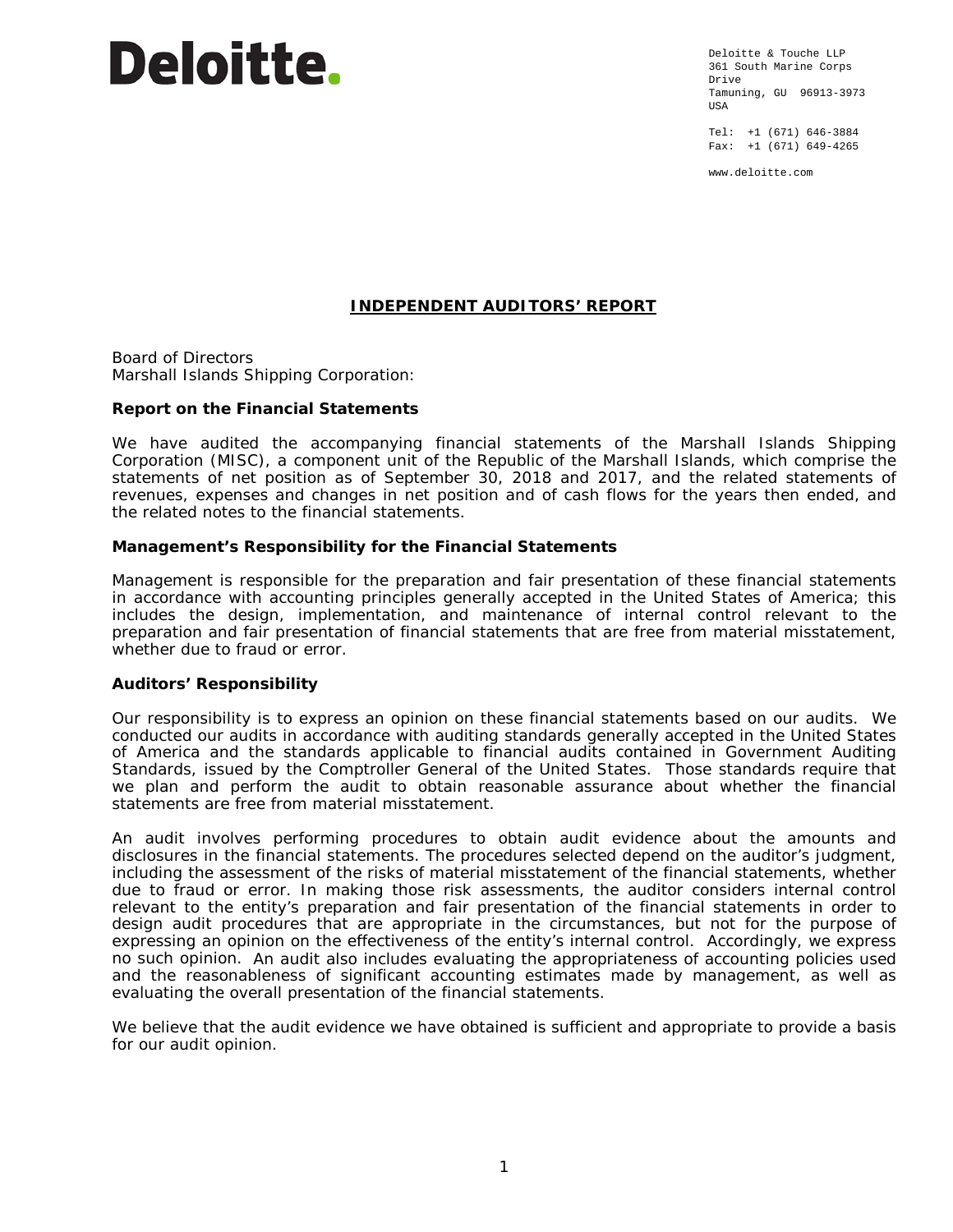# **Deloitte.**

# *Opinion*

In our opinion, the financial statements referred to above present fairly, in all material respects, the financial position of the Marshall Islands Shipping Corporation as of September 30, 2018 and 2017, and the results of its operations and its cash flows for the years then ended in accordance with accounting principles generally accepted in the United States of America.

# *Other Matters*

# *Required Supplementary Information*

Accounting principles generally accepted in the United States of America require that the management's discussion and analysis on pages 3 to 10 be presented to supplement the financial statements. Such information, although not a part of the financial statements, is required by the Governmental Accounting Standards Board who considers it to be an essential part of financial reporting for placing the financial statements in an appropriate operational, economic, or historical context. We have applied certain limited procedures to the required supplementary information in accordance with auditing standards generally accepted in the United States of America, which consisted of inquiries of management about the methods of preparing the information and comparing the information for consistency with management's responses to our inquiries, the financial statements, and other knowledge we obtained during our audit of the financial statements. We do not express an opinion or provide any assurance on the information because the limited procedures do not provide us with sufficient evidence to express an opinion or provide any assurance.

# **Other Reporting Required by** *Government Auditing Standards*

In accordance with *Government Auditing Standards*, we have also issued our report dated April 29, 2019, on our consideration of MISC's internal control over financial reporting and on our tests of its compliance with certain provisions of laws, regulations, contracts, and grant agreements and other matters. The purpose of that report is solely to describe the scope of our testing of internal control over financial reporting and compliance and the results of that testing, and not to provide an opinion on the effectiveness of MISC's internal control over financial reporting or on compliance. That report is an integral part of an audit performed in accordance with *Government Auditing Standards* in considering MISC's internal control over financial reporting and compliance.

loite Wackell

April 29, 2019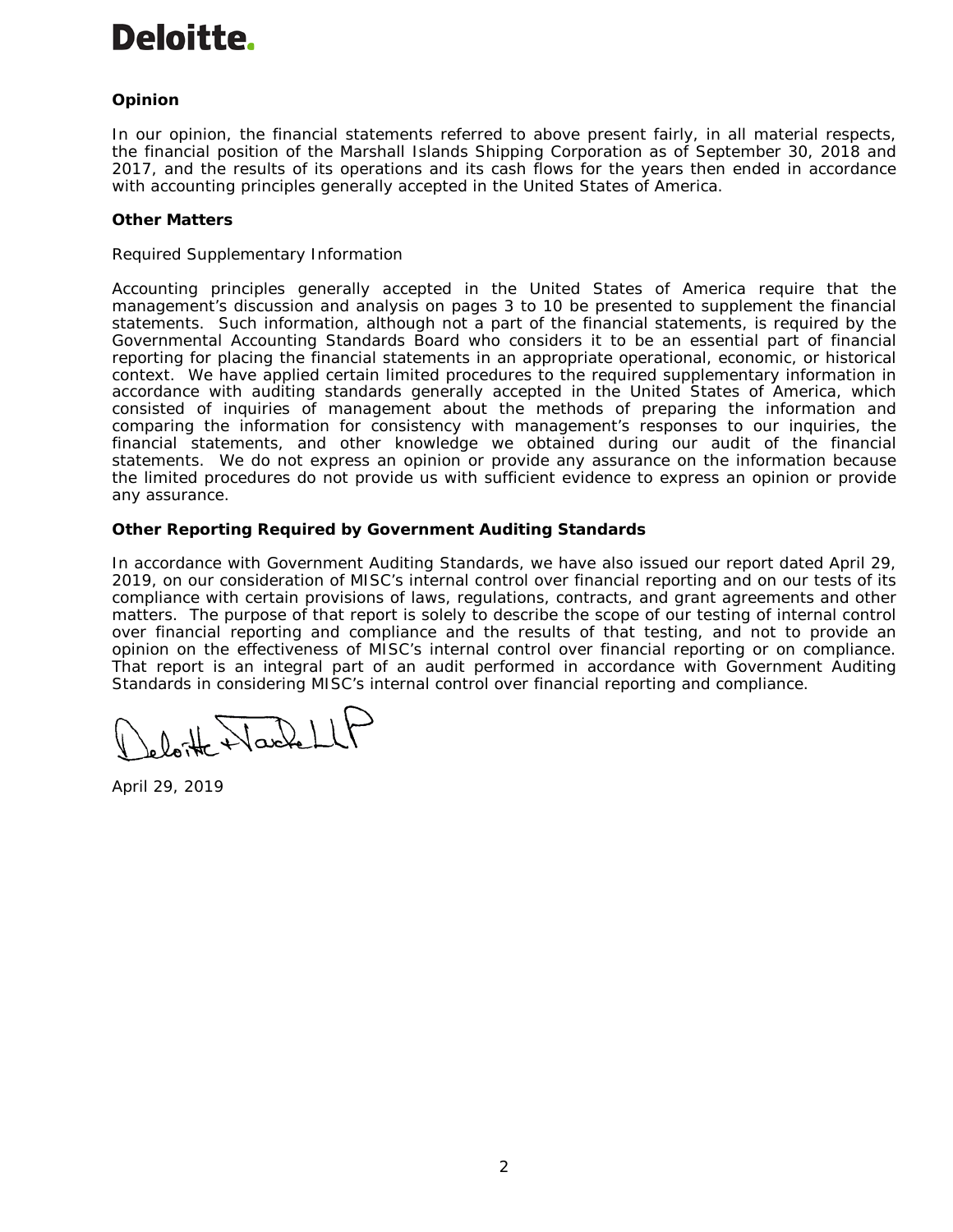Management's Discussion and Analysis September 30, 2018 and 2017

Marshall Islands Shipping Corporation (MISC) herewith presents a discussion and analysis of the company's financial performance for the financial year ended  $30<sup>th</sup>$  September 2018. It is to be read in conjunction with the financial statements following this section.

#### **FINANCIAL HIGHLIGHTS**

MISC's net position at the end of the fiscal year 2018 was \$8,542,142 compared to net position of \$1,437,797 in 2017. The increase in net position from 2017 to 2018 is a positive indicator of the stabilization of MISC operations and ongoing efforts by management to maintain its expenditure spending within its operational revenues, as well as nonoperational revenues in the form of government subsidies and government capital contributions of \$7,307,061 representing the subsidy for purchase of a new ship and the transfer of three (3) ships - MV Aemman, MV Ribuuk Ae, and MV Kwajelein from RMI Finance.

MISC's total net operating revenue decreased by \$615,792 (35%) from \$1,744,994 in 2017 compared to \$1,129,202 in 2018. The decrease in revenue for Charter, Cargo, Ships Sales and Passenger is caused by the decrease of the field trip services and charter trips to the Outer Islands with MISC's current fleet of four (4) vessels from 67 total field trips in 2018 compared to 74 total field trips in 2017. MISC's passenger revenue decreased significantly by \$18,766 (19%) to \$77,476 in 2018 compared to \$96,242 in 2017. Cargo revenues decreased by \$8,599 (2%) to \$566,808 in 2018 compared to \$575,407 in 2017. Fuel and other revenue increased by \$113,969 (87%) to \$245,576 in 2018 compared to \$131,607 in 2017. MISC's ship sales revenue decreased by \$41,380 (76%) to \$12,760 in 2018 compared to \$54,141 in 2017. Copra fee revenues decreased by \$812 (2%) to \$32,296 in 2018 compared to \$33,108 in 2017. MISC's charter revenue increased significantly from 2014-2017 due to RepMar's drought disaster declaration to provide relief efforts to the drought affected islands. Unfortunately, MISC's charter revenue decreased by \$548,182 (60%) from \$908,070 in 2017 to \$359,888 in 2018.

Total operating expenses increased from 2017 to 2018. Total operating expenses were \$3,236,245 in 2018 compared to \$3,030,549 in 2017. Overall, MISC increased its total operating expenses by \$205,696 (7%). Personnel and petroleum, oil, and lube (POL) expenses continue to remain MISC's leading operational expenses. Salaries, wages and benefit expenses increased by \$64,854 (5%) from \$1,234,594 in 2017 to \$1,299,448 in 2018. POL expenses increased by \$59,236 to \$932,848 in 2018 compared to \$873,612 in 2017. Material and supplies continued to decrease by \$22,739 (10%) to \$210,402 in 2018 from \$233,141 in 2017. Unfortunately, travel and entertainment increased by \$50,853 (66%) to \$128,057 in 2018 from \$77,204 in 2017. Drydock expense increased by \$45,275 (25%) to \$228,752 in 2018 compared to \$183,477 in 2017.

MISC's operating loss increased by \$821,488 (64%) from an operating loss of \$1,285,555 in 2017 compared to an operating loss of \$2,107,043 in 2018. Although MISC has maintained its efforts to reduce certain operating expenses, MISC will continue to operate at a loss ranging from \$1.2M to \$2M annually based on the current tariff rate structure that has been in place since the early 1980's.

MISC continues to depend heavily on subsidies from RepMar, which accounts for approximately 64% of MISC's source of total operating and non-operating revenues during 2018. The subsidy from RepMar to support the Shipping Vessel Repairs and Maintenance Act resumed in 2016. In 2017 and 2018, MISC received a total of \$1.3M in subsidies for a ship purchase. Without the approval of RepMar to allow management of MISC to increase its tariff rates, it is expected that MISC will always operate at a loss and its future sustainability will continue to be a burden on RepMar as a community service obligation.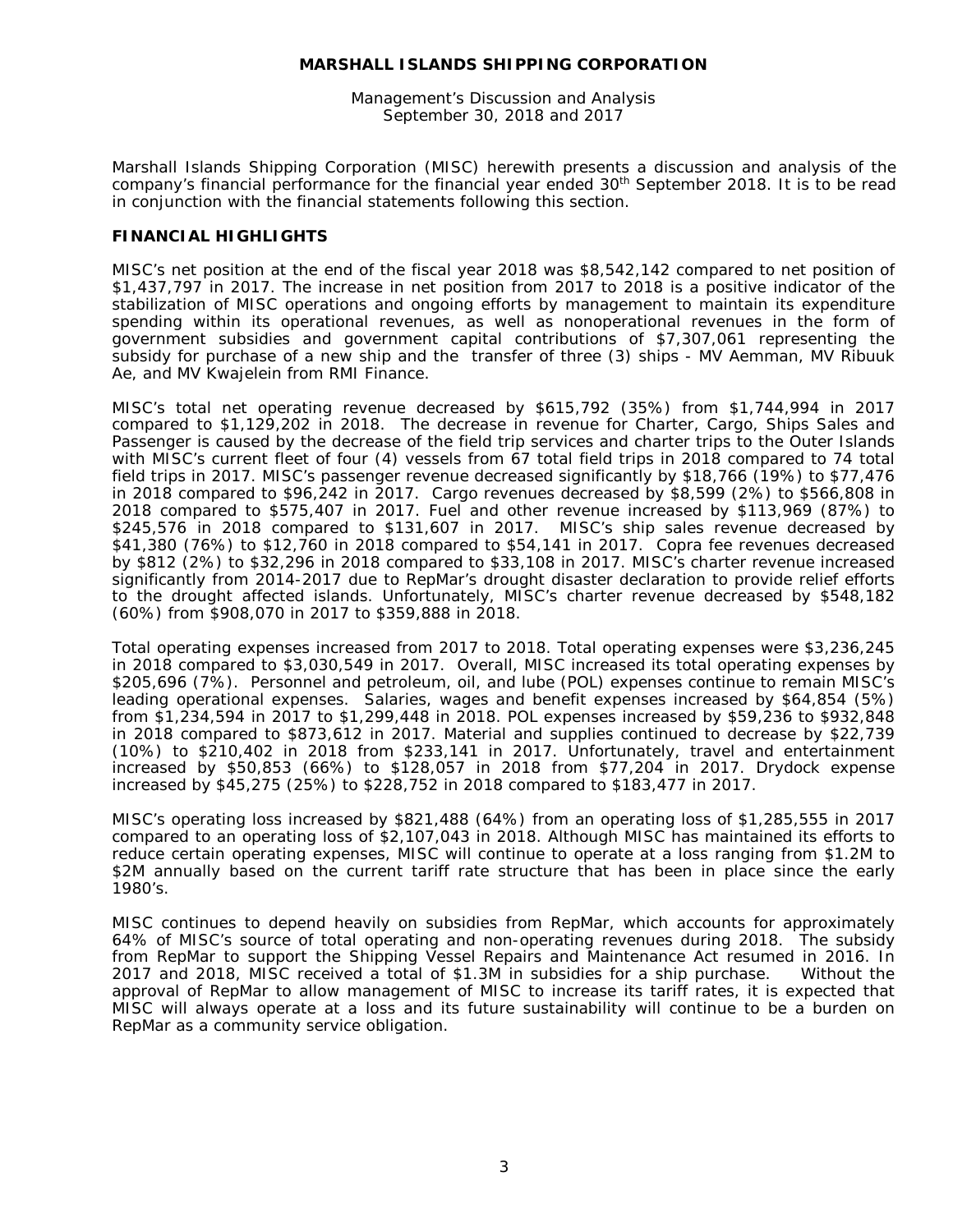Management's Discussion and Analysis, Continued September 30, 2018 and 2017

#### **FINANCIAL ANALYSIS OF MISC**

The Statements of Net Position and of Revenues, Expenses and Changes in Net Position provide an indication of MISC's financial condition. MISC's net position reflects the difference between total assets and total liabilities. An increase in net position over time normally indicates an An increase in net position over time normally indicates an improvement in financial condition. As illustrated in the figures below, MISC's net assets increased for the year ended 30<sup>th</sup> September 2018.

The Summary Statements of Net Position for MISC is presented below:

|                                                                                        | 2018                            | 2017                          | 2016                        |
|----------------------------------------------------------------------------------------|---------------------------------|-------------------------------|-----------------------------|
| ASSETS:<br>Current and other assets<br>Capital assets                                  | \$1,067,008<br>8,600,045        | \$1,826,457<br>261,227        | \$<br>782,619<br>227,043    |
| <b>Total Assets</b>                                                                    | 9,667,053                       | 2,087,684                     | 1,009,662                   |
| LIABILITIES:<br><b>Current Liabilities</b>                                             | 1,124,911                       | 649,887                       | 608,581                     |
| <b>NET POSITION:</b><br>Net Investment in capital assets<br>Restricted<br>Unrestricted | 7.936.045<br>300,552<br>305,545 | 261.227<br>622,418<br>554,152 | 227,043<br>82,047<br>91,991 |
| Total net position                                                                     | \$8,542,142                     | \$1,437,797                   | 401.081                     |

Total assets increased from \$1,009,662 in 2016 to \$2,087,684 in 2017 and increased further to \$9,667,053 in 2018. The increase in total assets by \$1,078,022 (107%) from 2016 to 2017 is driven primarily by the increase in the dry dock prepayment, receivables and cash balances. In 2018, total assets increased further by \$7,579,369 (363%) primarily due to the dry dock prepayment and the capital contribution from RepMar for a ship purchase and transfer of three (3) shipping vessels. Capital asset acquisitions of \$8,537,337 was offset by depreciation of \$89,667 and by retirements/disposals/reclassifications of \$116,451.

Net capital assets increased from \$227,043 in 2016 to \$261,227 in 2017 and further increased to \$8,600,045 in 2018. In 2017, net capital assets increased slightly by \$34,184 (15%) with capital asset acquisitions of \$122,738 offset by retirements/disposal of \$74,712 and annual depreciation of \$61,340. In 2018, net capital assets increased further by \$8,338,818 with capital asset acquisitions of \$8,537,337 offset by retirements/disposals/reclassifications of \$116,451 and annual depreciation of \$89,667.

Total liabilities increased by \$41,306 (7%) from \$608,581 in 2016 to \$649,887 in 2017 and further increased by \$475,024 ( $\overline{7}3\%$ ) in 2018. In 2018, the significant increase in total liabilities is primarily driven by MISC's obligations due to ship contractor amounting to \$664,000 and RepMar related parties, with RMI Ports Authority (RMIPA) being the highest. MISC rents warehouse and storage space from RMIPA but is not currently able to service the obligation due to cash flow constraints. MISC's total liabilities due to RepMar related parties were \$384,588 in 2017, of which \$180,619 was due to RMIPA, followed by \$116,643 due to Marshall Islands Social Security Administration (MISSA). In 2018, MISC's total liabilities due to RepMar related parties were \$219,654, down by \$164,934 (43%) in comparison to 2017. Due to RMIPA decreased by \$57,648 (32%) to \$122,971. Payable to MISSA decreased by \$49,083 (42%) to \$67,560 and payable to Ministry of Finance decreased by \$66,795 (80%).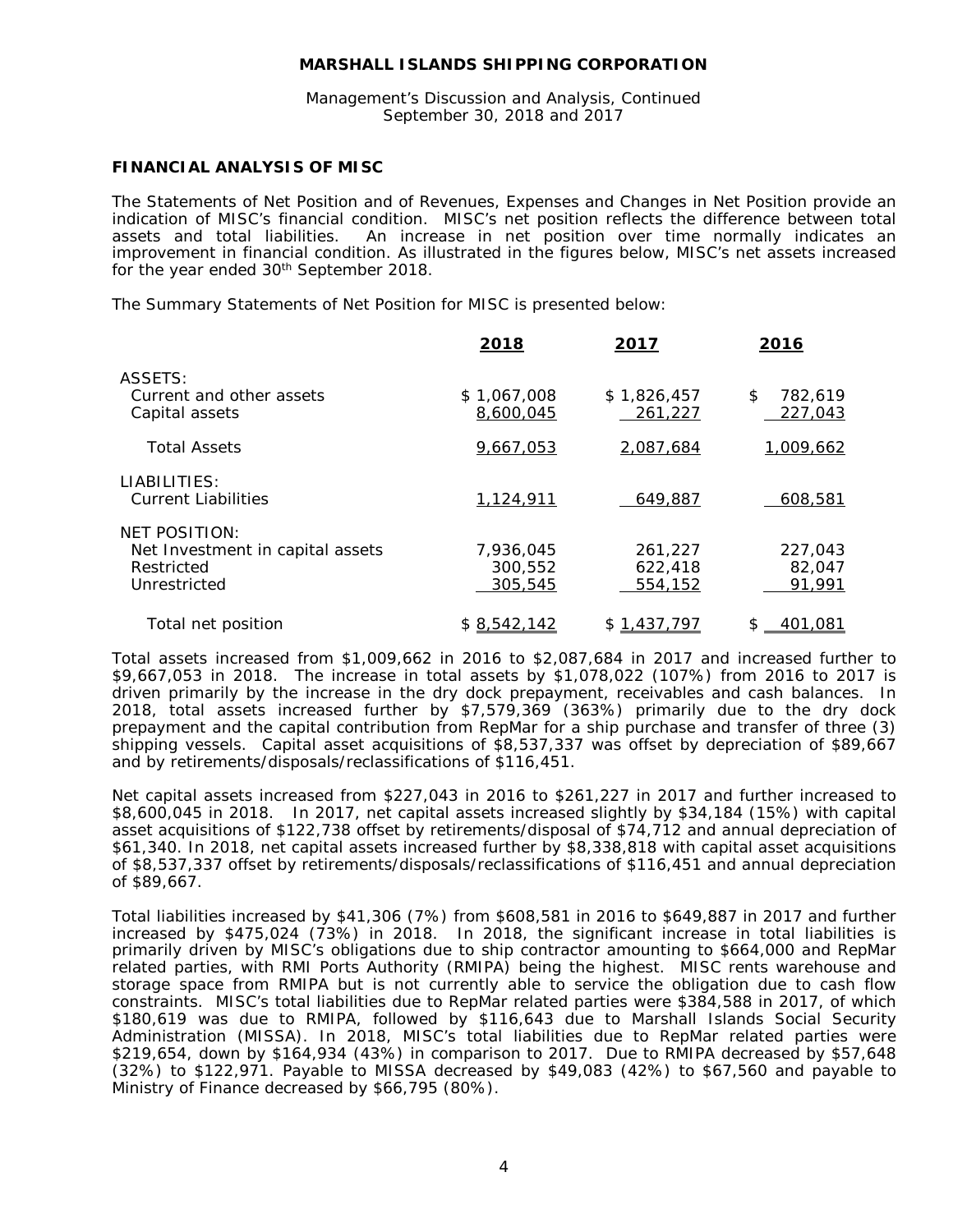Management's Discussion and Analysis, Continued September 30, 2018 and 2017

The Summary Statements of Revenues, Expenses and Changes in Net Position for MISC is presented below:

|                                                                                                                                           | 2018                                      | 2017                                | 2016                              |
|-------------------------------------------------------------------------------------------------------------------------------------------|-------------------------------------------|-------------------------------------|-----------------------------------|
| <b>REVENUES:</b><br>Net operating revenues<br>Nonoperating revenues - subsidies<br>Nonoperating revenues - other<br>Capital contributions | \$<br>1,129,202<br>1,906,227<br>7,307,061 | \$1.744.994<br>1,894,720<br>435,000 | \$1,327,123<br>1,737,237<br>5,354 |
| <b>Total Revenues</b>                                                                                                                     | 10,342,490                                | 4,074,714                           | 3,069,714                         |
| EXPENSES:<br>Operating expenses<br>Nonoperating expenses                                                                                  | 3,236,245<br>1,900                        | 3,030,549<br>7,449                  | 2,948,603                         |
| <b>Total Expenses</b>                                                                                                                     | 3,238,145                                 | 3,037,998                           | 2,948,603                         |
| Change in Net Position                                                                                                                    | 7.104.345                                 | \$1,036,716                         | 121.111                           |

The Statements of Revenue, Expenses and Changes in Net Position identify the various revenue and expense items that contributed to the change in net position. MISC's total net operating revenue increased by \$417,871 (31%) to a total of \$1,744,994 in 2017 compared to \$1,327,123 in 2016. Unfortunately, in 2018, net operating revenue decreased by \$615,792 (35%). With the State of Drought Disaster Declaration issued by RepMar in June and July 2013, ongoing relief efforts resulted in the increase in MISC chartering revenue in 2016 and 2017. Charter revenue increased due to the delivery of goods and materials to rebuild houses that were damaged from heavy rough waves in 2017. Total trips decreased by 7 (9%) trips to 74 trips in 2017 compared to 67 trips in 2018.

The graphic below shows the major components of MISC's operating revenue from 2016 through 2018:

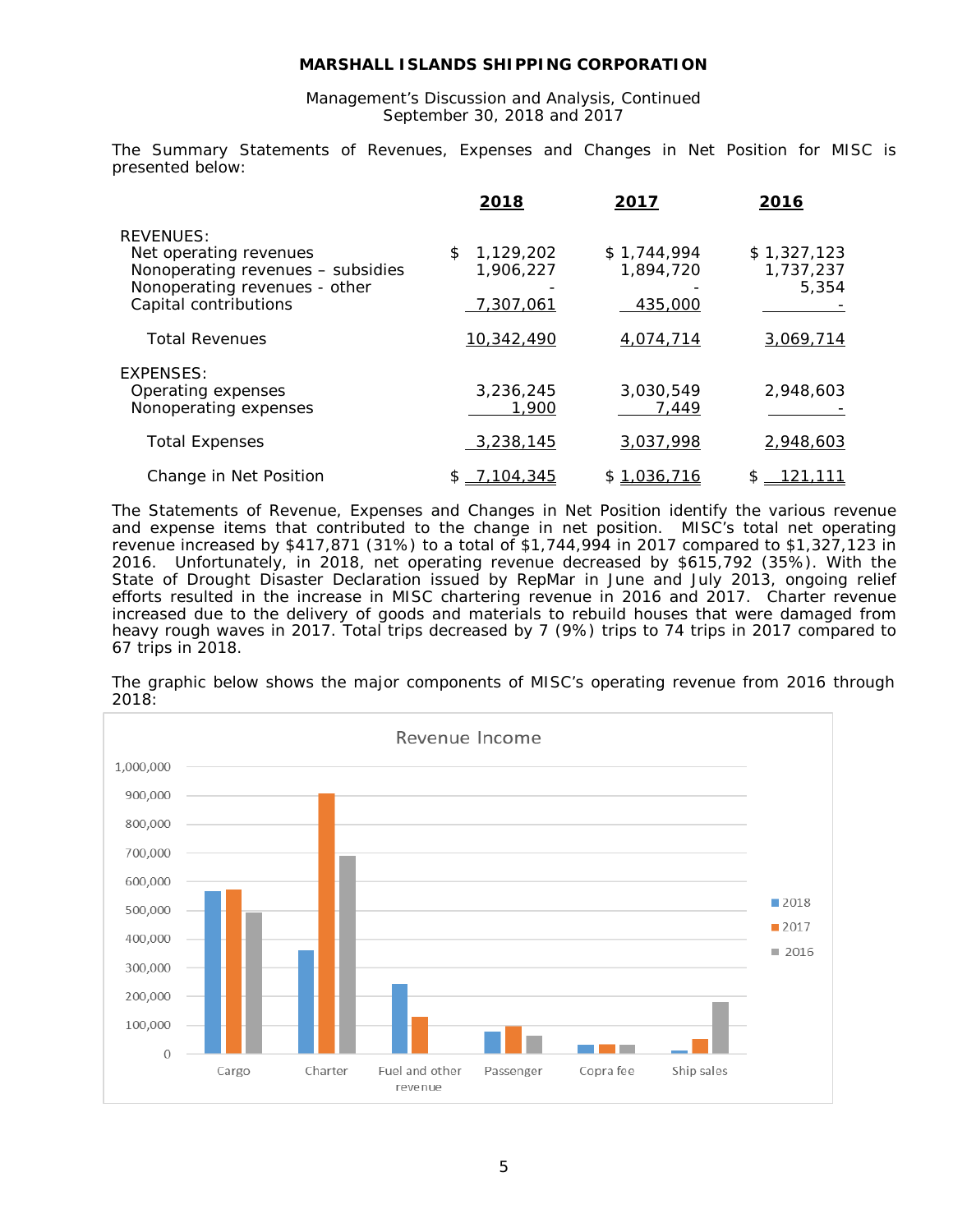Management's Discussion and Analysis, Continued September 30, 2018 and 2017

Total operating expenses increased by \$81,946 (3%) from \$2.94M in 2016 compared to \$3.0M in 2017. In 2018, the total operating expenses slightly increased by \$205,696 (7%) to \$3.24M. For 2018, the top five components of operating expenses are: (1) Salaries, Wages and Benefits, (2) Petroleum, Oil & Lube (POL), (3) Drydock and Repairs and Maintenance Expense (4) Material and Supplies (5) Foodstuff.

Salaries, wages and benefits remain as the leading operational expense and increased by \$159,455 (13%) from \$1.07M in 2016 to \$1.23M in 2017 and continued to increase by \$64,854 (5%) to \$1.30M in 2018. The Cabinet decision to transfer the MV Majuro to the Ministry of Works, Infrastructure & Utilities is not expected to impact the operational expenses as the crew will remain with MISC.

POL expenses increased by \$300,460 (52%) from \$573,152 in 2016 to \$873,612 in 2017 and increased by \$59,236 (7%) to \$932,848 in 2018.

With the establishment of the Shipping Vessel Repairs and Maintenance Act in 2011, an annual subsidy is granted by RepMar for proper and timely dry docking, repairs and maintenance to be undertaken by MISC. This is to ensure the good and operable condition of the shipping fleet and for the safety and reliability of sea transportation services for the RMI outer island community. Drydock expense increased by \$114,729 (167%) from \$68,748 in 2016 to \$183,477 in 2017 and further increased by \$45,275 (25%) to \$228,752 in 2018.

Materials and supplies expenses decreased by \$240,880 (103%) from \$474,021 in 2016 to \$233,141 in 2017 and continued to decrease by \$22,739 (11%) to \$210,402 in 2018. This is in relation to Management's efforts to minimize expenses.

Foodstuff expenses decreased by \$85,765 (33%) from \$261,005 in 2016 to \$175,240 in 2017 and increased by \$8,386 (5%) to \$183,626 in 2018. The significant increase in 2018 is expected due to the hired stevedoring (Okipade) crews to do copra stevedoring.

Ship sales services provide MISC an alternative source of income to subsidize it operations. Cost of goods sold (COGS) decreased by \$97,640 (73%) from \$133,160 in 2016 to \$35,520 in 2017 and decreased further by \$24,906 (70%) to \$10,614 in 2018. The decrease in cost of goods sold for 2017 and 2018 is attributed primarily to the private vendors taking over the merchant services on the vessels through a claimed decision by the Cabinet to privatize such services. As such services were a major source of revenue for MISC, the Board had decided in 2018 to investigate whether there was a Cabinet Minute authorizing such services to be privatized; and if not, then return such to MISC. Since the office of the clerk of Cabinet had confirmed that there had not been any CM in this regard, merchandise or sales services are expected to return in 2019, but through a transitional or phase out period. Accordingly, MISCO, which had been the merchant on the three vessels, namely the MV Aemman, MV Kwajelein, and MV Ribuuk Ae, shall be notified.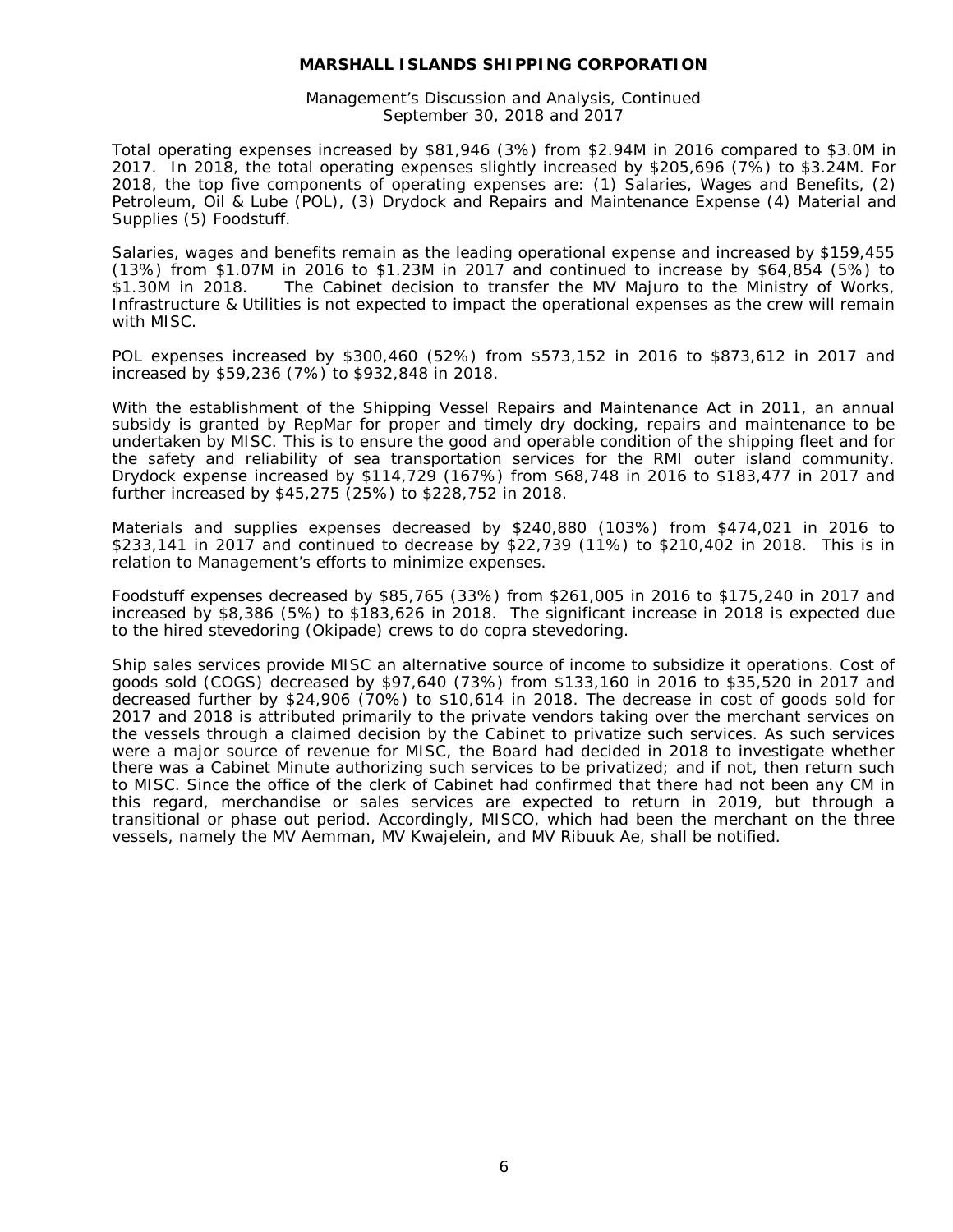Management's Discussion and Analysis, Continued September 30, 2018 and 2017



The following graphic shows the major components of operating expenses from 2016 through to 2018:

The operating loss before non-operating revenues (i.e. RepMar subsidy) for 2018 was approximately \$2.1M compared to \$1.29M in 2017 and \$1.62M in 2016, respectively. In 2016, operating loss decreased by \$73,022 (4%) with dry-docking of MV Aemman and followed by MV Ribuuk Ae and loss of MV Landrik. In 2017, operating loss decreased by \$335,925 (21%) with drydocking of MV Ribuuk Ae and MV Kwajelein. In 2018, even though MISC was able to control and decrease some of the operating expenses for some of the areas, the operating loss increased by \$821,488 (64%) to \$2.1M with the drydocking of MV Ribuuk Ae in Solomon Islands.

Total subsidies, for operations and for repairs and maintenance, were \$1.9M in 2018 compared to \$1.8M in 2017 and \$1.7M in 2016. RepMar's Appropriation Act for the 2014 budget had approved MISC to receive a total subsidy of \$1.75M. MISC did not receive the appropriated funds earmarked for the repair and maintenance subsidy. In 2015 and 2016, receipt of the repair and maintenance subsidy resumed. The subsidy to support the Shipping Vessel Repairs and Maintenance Act fluctuates annually based on the repairs and maintenance schedule and costing developed with the technical assistance of the Japan International Cooperation Agency (JICA) and has taken into account major repairs that will need to be completed and the inclusion of two additional vessels to the MISC fleet. In 2016, MISC budgeted \$1.7M for the purchase of a new vessel, which MISC also did not receive. In 2017, an additional \$250,000 was appropriated on top of the initial appropriation amounting to \$1.7M, as a down-payment to secure the ship purchase. Only \$0.43M was used for the negotiations of said vessel. The new vessel is expected to be delivered in May 2019.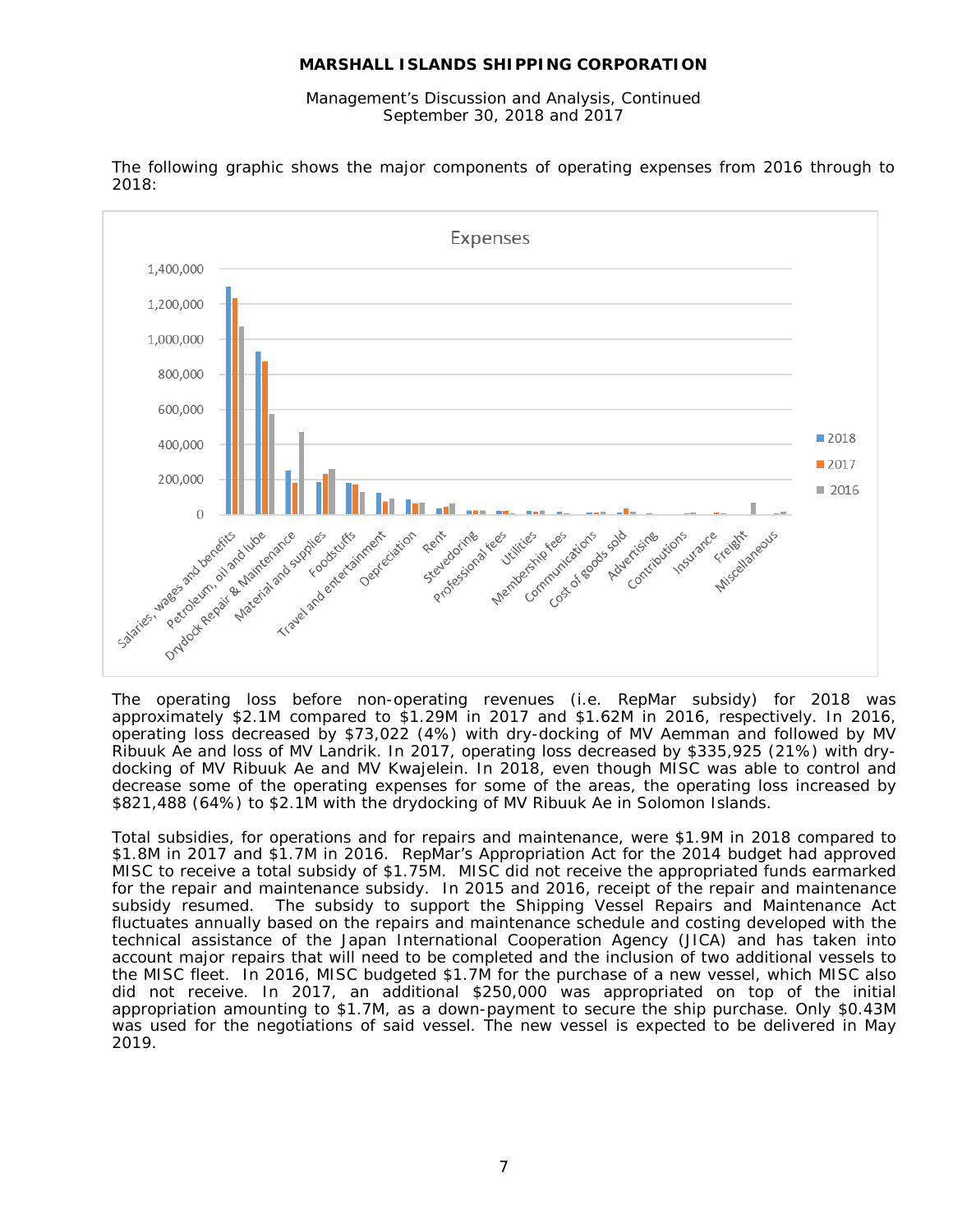Management's Discussion and Analysis, Continued September 30, 2018 and 2017

The operating subsidy received from RepMar in 2018 increased by \$11,507 (1%). Expenses related to ship purchase is at \$1,236,500 in 2018. With its current tariff rate structure, MISC is not able to achieve full cost recovery to cover its operational costs and maintain adequate major and ongoing repairs and maintenance without financial support from RepMar. The future financial sustainability and conditions of the MISC shipping fleet will continue to depend on sufficient financial support from RepMar.

Management's Discussion and Analysis for the year ended September 30, 2017 is set forth in MISC's report on the audit of financial statements, which is dated June 29, 2018. That Management's Discussion and Analysis explains the major factors impacting 2017 financial statements and can be obtained from MISC's General Manager via the contact information below.

# **CAPITAL ASSET AND DEBT**

Net capital assets increased from \$261,227 in 2017 to \$8,600,045 in 2018. Capital asset nequisitions of \$8,537,337 were offset by depreciation of \$89,667 and by acquisitions of \$8,537,337 were offset by depreciation of \$89,667 and by retirements/disposals/reclassifications of \$116,451.

Refer to note 5 to the accompanying financial statements for additional information relating to capital assets.

# **CASH FLOWS**

Net cash used for operating activities for 2018 was \$2.1M compared to net cash used for operating activities of \$1.2M in 2017 and \$1.7M in 2016. The cash provided by operational activities was absorbed entirely by MISC's operational costs. Additionally, an injection of cash flow from RepMar subsidies was received in the amount of \$2.7M, \$2.3M and \$1.7M during 2018, 2017, and 2016, respectively. In 2016, RepMar subsidies were utilized by MISC to cover its operational expenses in the amount of \$1.26M; and for repairs and maintenance expenses in the amount of \$0.48M. The repair and maintenance subsidy amount is determined by a schedule developed in January 2011 under the JICA Preparatory Study for the "Project for Improvement of Domestic Shipping Services in the Marshall Islands". In 2017, the RepMar subsidies were utilized by MISC to cover its operational expenses in the amount of \$1.4M; and for repairs and maintenance expenses in the amount of \$0.45M; and for new ship negotiation expenses in the amount of \$0.43M. In 2018, the RepMar subsidies were utilized by MISC to cover operational expenses in the amount of \$1.44M; and for drydocking repairs and maintenance expenses in the amount of \$0.45M; and for New Ship negotiation travel expenses in the amount of \$0.87M.

#### **FUTURE OUTLOOK ON SUSTAINABILITY**

MISC plays an important role in the lives of people living in the outer islands. The regular fieldtrip services are essential to transfer people and basic needs from the capital city to the outer islands and vice versa.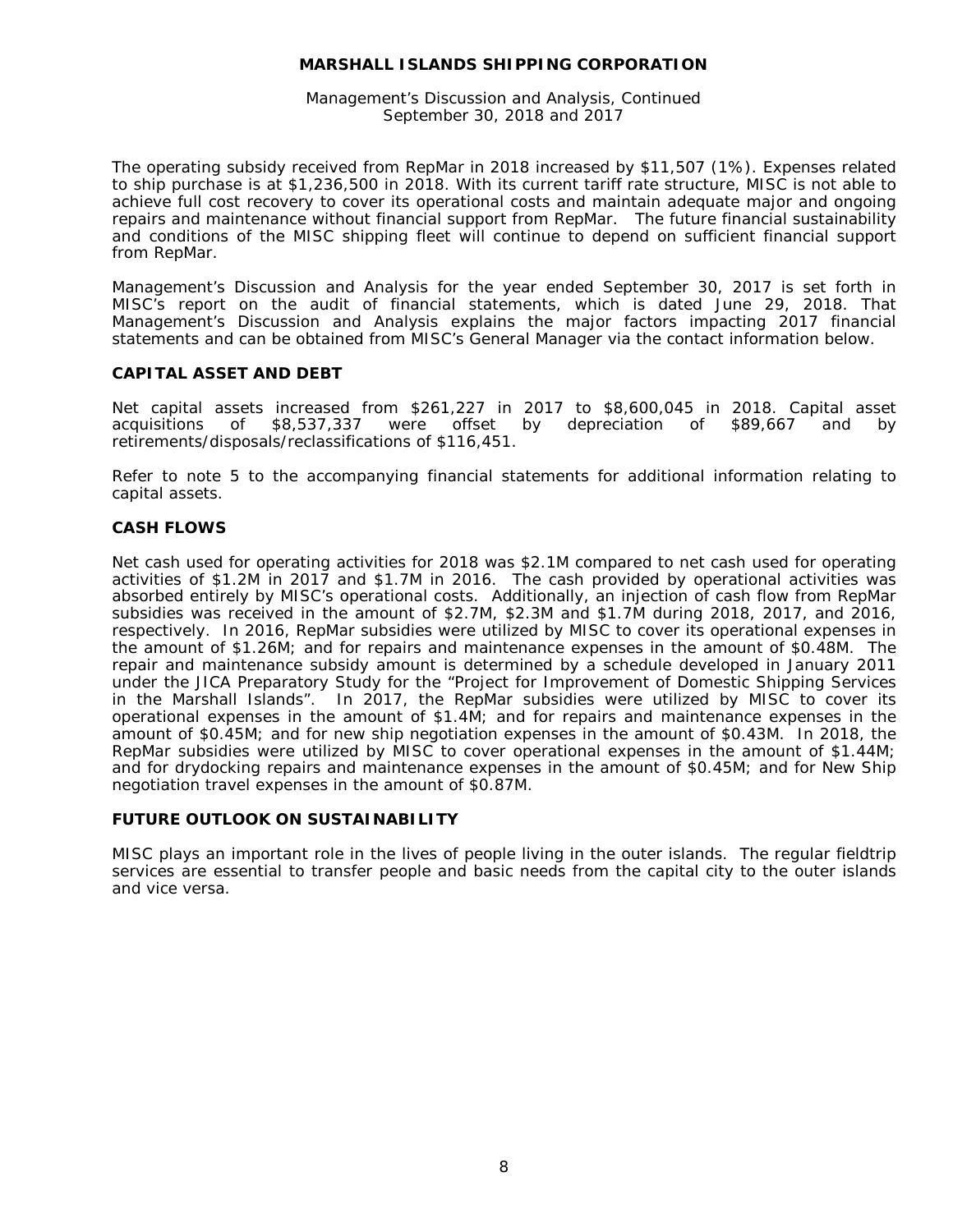Management's Discussion and Analysis, Continued September 30, 2018 and 2017

#### **FUTURE OUTLOOK ON SUSTAINABILITY, CONTINUED**

As an indicator of MISC's future outlook on sustainability, MISC has continued to improve and increase its net position since 2012. MISC's net position increased to \$8,542,142 in 2018, compared to a net position of \$1,437,797 in 2017, \$401,081 in 2016, \$279,970 in 2015, \$224,931 in 2014, \$135,699 in 2013, and a net deficiency of \$90,044 in 2012. The vast improvement in MISC's financial position from a net deficiency in 2012 to an increasing net position in 2013 – 2017 is a result of increases in revenue streams stemming from increases in charter trips in response to the ongoing relief efforts of the State of Drought Disaster originally issued in June – July 2013, 2016 climate change such as El Nino and 2017 climate change of heavy wave storm, along with the increases in field trips with the addition of the two shipping vessels donated by the government of Japan. Combined with management efforts and persistence to streamline its operational expenses and to continue to reduce its personnel costs in prior years, the rebounds achieved in generating additional revenue streams have been a success factor to MISC's current net position. In addition to the subsidies received from RepMar, the three (3) vessels (MV Ribuuk Ae, MV Aemman, and MV Kwajelein) were formally transferred with NBV of \$6,432,862.

MISC's improved trend on net position over the period 2016 to 2018 provides an indicator of MISC management's efforts to reduce its recurrent expenditures. However, at its current tariff rate structure, MISC will continue to have operational losses and rely on RepMar subsidies to minimize the operational losses. In order to revive the MISC operations for future sustainability, MISC must be able to obtain RepMar approval to increase its tariff rates or continue to rely on a steady flow of subsidy amounts as a community service obligation to absorb the operational losses of MISC to provide affordable sea-transport services to the people.

Historically, the operating revenue generated by MISC has never been sufficient to cover the related expenses necessary to operate the shipping vessels and provide sea-transportation services. With operating losses over \$1.2M to \$2.1M annually, MISC continues to be dependent on financial support from RepMar. Most importantly, MISC is not able to generate sufficient revenue through its operations due to its low tariff rate structure, which has been in place since the early 1980's and have not increased despite the increase in fuel costs and inflation rates. As a stateowned entity, MISC does not have the authority to increase its tariff rates without the approval of RepMar. MISC has made numerous requests to RepMar but have yet to be successful.

It is the intention of MISC to continue its lobbying efforts for the authority and flexibility to increase its tariff rates to account for the rising fuel costs and inflation rates. MISC's strategic plan will be expired in 2021. With tariff rates likely to remain low, on-going financial support from RepMar will have to continue and may need to increase, as appropriate to satisfy the community service obligation provided by MISC.

The future outlook on sustainability for MISC continues to be threatened by the deteriorating conditions of the shipping vessel. In 2011, RepMar passed the Shipping Vessel Repairs and Maintenance Act (R&M) to ensure that subsidy funding is made available on an annual basis to ensure that major repairs and services are performed regularly and for the procurement of safety equipment. The R&M Act provides a strong position for MISC to continue to advocate for and to receive subsidy for the sole purpose of repairs and maintenance needs of its aging fleet. Without the R&M subsidy, the continued deteriorating conditions of more than half of MISC's shipping fleet will have a negative impact on MISC's ability to provide safe and reliable shipping services.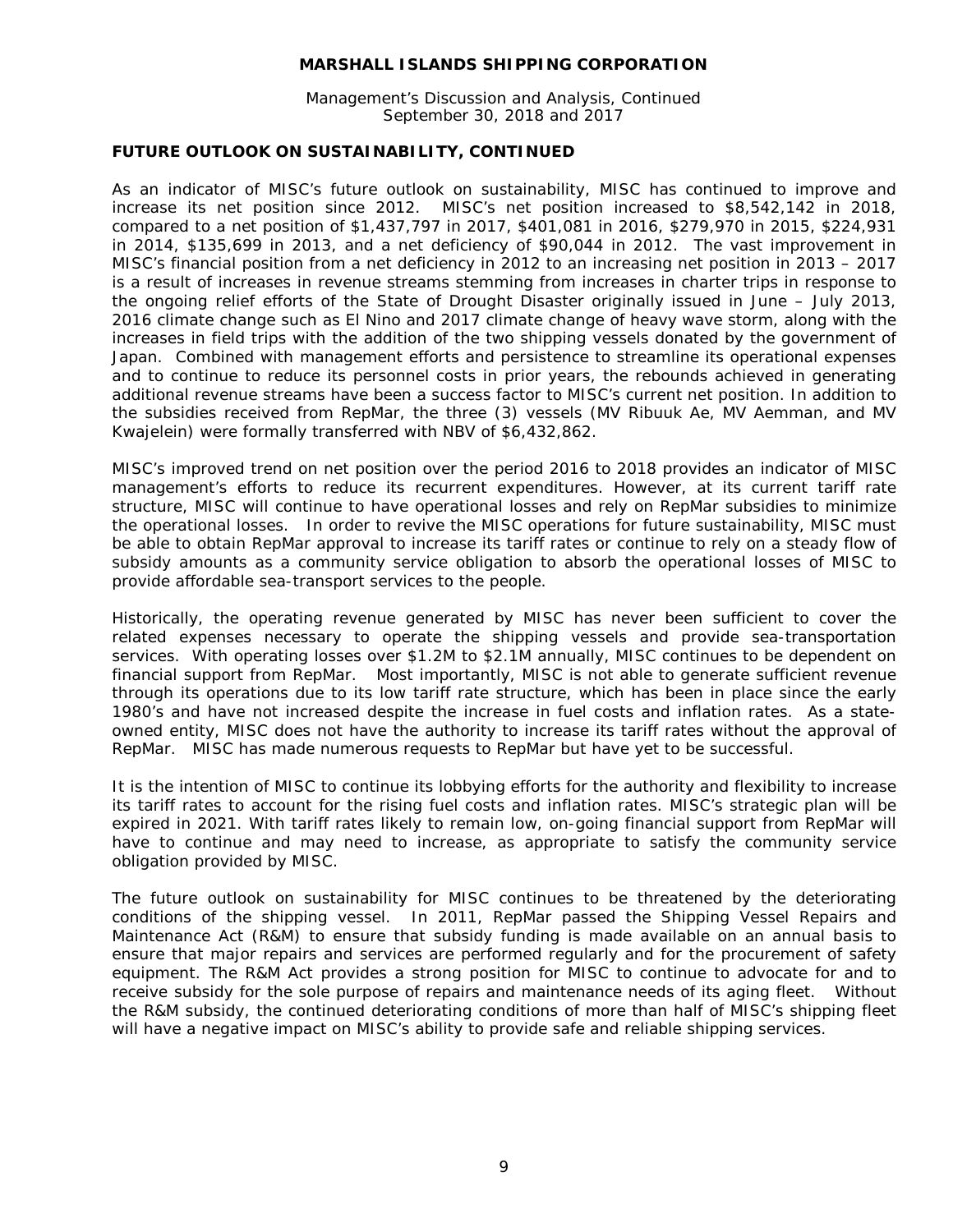Management's Discussion and Analysis, Continued September 30, 2018 and 2017

To summarize, MISC's future outlook on sustainability is dependent but not limited to the following factors:

- Approval from RepMar to increase MISC's tariff rate structure towards full cost recovery;
- Ongoing recipient of RepMar subsidy to support both MISC operations and the Shipping Vessel Repairs and Maintenance Act and New Ship;
- Develop and adhere to an ongoing annual repairs and maintenance schedule;
- Increase the number of vessels in its shipping fleet;
- Explore other grant financing opportunities (i.e. ADB, World Bank, RUS, etc.);
- Continue with budgetary controls to minimize operational expenses where possible;
- Improve financial and operational management reporting and streamline processes:
- Capacity building opportunities for MISC personnel (administration and technical)

# **MISC FOCUS IN THE COMING FISCAL YEAR**

MISC's focus in the coming fiscal year includes but is not limited to the following:

- MISC, through its Board of Directors, will continue to lobby for the approval from Cabinet to increase the MISC tariff rates.
- With the support of its Board of Directors, MISC will continue to implement and monitor activities laid out in its strategic plan addressing both the operational and financial goals of MISC. The strategic plans include but are not limited to the following:
	- Lobby and seek government and development partner opportunities to finance or cofinance procurement of additional shipping vessels to increase MISC's existing shipping fleet;
	- Seek assistance from donor partners opportunities to finance or co-finance procurement of additional equipment or trucks to improve or streamline loading and unloading processes of the vessels to ensure quicker turn-around of the vessels and improve the efficiency of their transport services.
	- Develop a tariff rate template to incorporate rising cost and fluctuation of fuel and inflation rates;
	- Streamline operational processes (such as stevedoring, field trip scheduling, shipping vessel loading and unloading process to reduce downtime and turn ships around more frequently to increase its services to the outer island);
	- Develop and improve management and financial reporting;
	- Address capacity building weaknesses and provide or seek opportunities for capacity building; and
	- Ensure adherence to the shipping repairs and maintenance schedule.

# **ADDITIONAL FINANCIAL INFORMATION**

This discussion and analysis is designed to provide MISC's customers and other stakeholders with an overview of the Company's operations and financial condition as at 30<sup>th</sup> September 2018. Should the reader have questions regarding the information included in this report, or wish to request additional financial information, please contact the Marshall Islands Shipping Corporation General Manager at P.O. Box 1198, Majuro, Marshall Islands, MH 96960.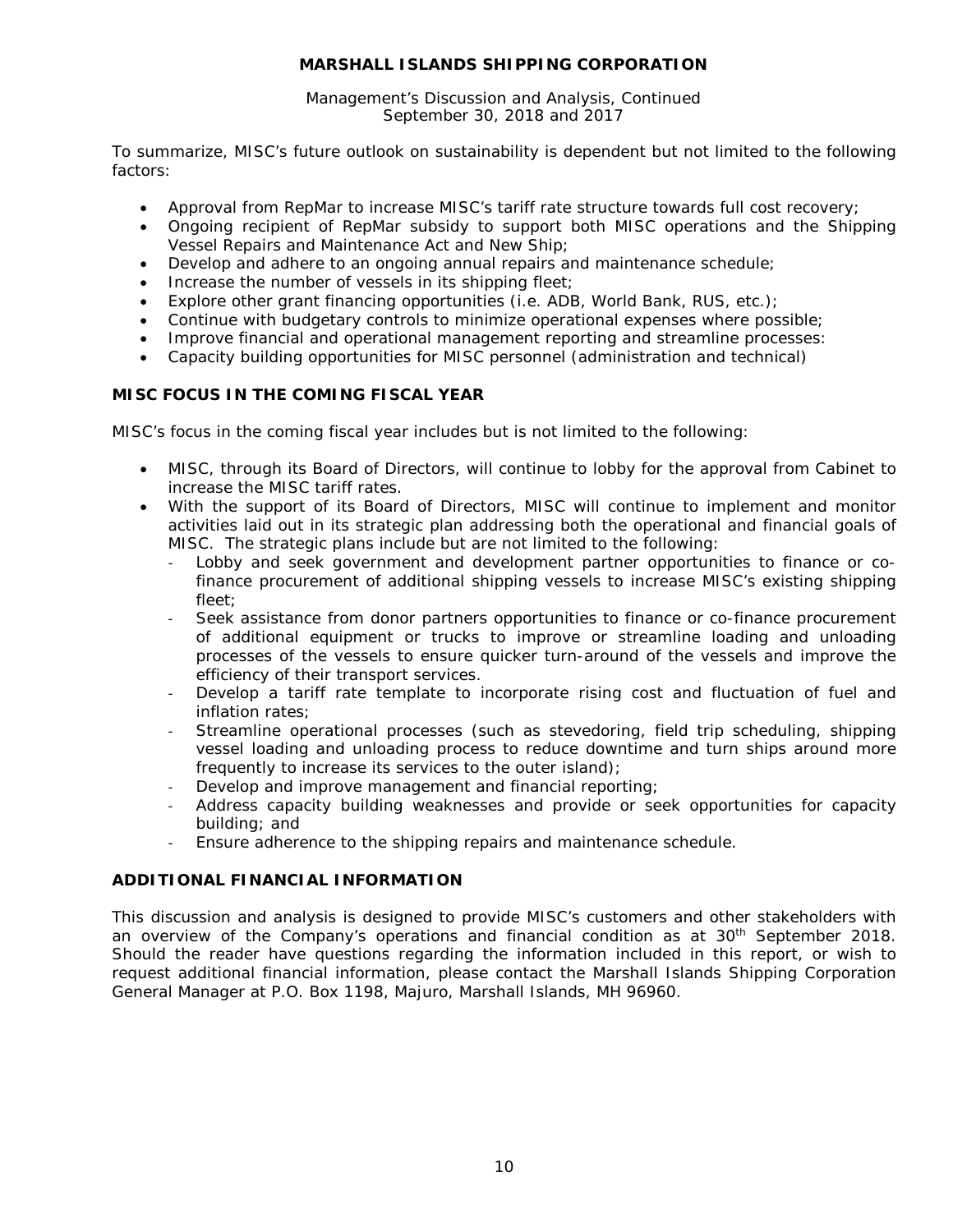# Statements of Net Position September 30, 2018 and 2017

| <b>ASSETS</b>                                                                       | 2018                  | 2017      |
|-------------------------------------------------------------------------------------|-----------------------|-----------|
| Current assets:                                                                     |                       |           |
| Cash                                                                                | \$<br>493,028 \$      | 1,178,723 |
| Receivables:<br>Trade                                                               | 152,158               | 136,922   |
| Affiliates                                                                          | 400,593               | 292,627   |
| Employees                                                                           | 268,922               | 308,943   |
|                                                                                     | 821,673               | 738,492   |
| Less allowance for doubtful accounts                                                | (604, 605)            | (439,003) |
| Total receivables, net                                                              | 217,068               | 299,489   |
| Inventory                                                                           | 2,379                 | 3,801     |
| Current portion of prepaid drydocking                                               | 211,659               | 195,083   |
| Total current assets                                                                | 924,134               | 1,677,096 |
| Noncurrent assets:<br>Prepaid drydocking, net of current portion<br>Capital assets: | 142,874               | 149,361   |
| Nondepreciable capital assets                                                       | 1,900,500             |           |
| Capital assets, net of accumulated depreciation                                     | 6,699,545             | 261,227   |
| Total noncurrent assets                                                             | 8,742,919             | 410,588   |
|                                                                                     | \$<br>9,667,053 \$    | 2,087,684 |
| LIABILITIES AND NET POSITION                                                        |                       |           |
| Current liabilities:                                                                |                       |           |
| Accounts payable                                                                    | \$<br>117,606 \$      | 152,783   |
| Payable to affiliates                                                               | 219,654               | 384,588   |
| Contracts payable<br>Accruals and other liabilities                                 | 664,000<br>123,651    | 112,516   |
| <b>Total liabilities</b>                                                            | 1,124,911             | 649,887   |
| Commitments and contingencies                                                       |                       |           |
|                                                                                     |                       |           |
| Net position:<br>Net investment in capital assets                                   | 7,936,045             | 261,227   |
| Restricted                                                                          | 300,552               | 622,418   |
| Unrestricted                                                                        | 305,545               | 554,152   |
| Total net position                                                                  | 8,542,142             | 1,437,797 |
|                                                                                     | \$<br>9,667,053<br>\$ | 2,087,684 |
|                                                                                     |                       |           |

See accompanying notes to financial statements.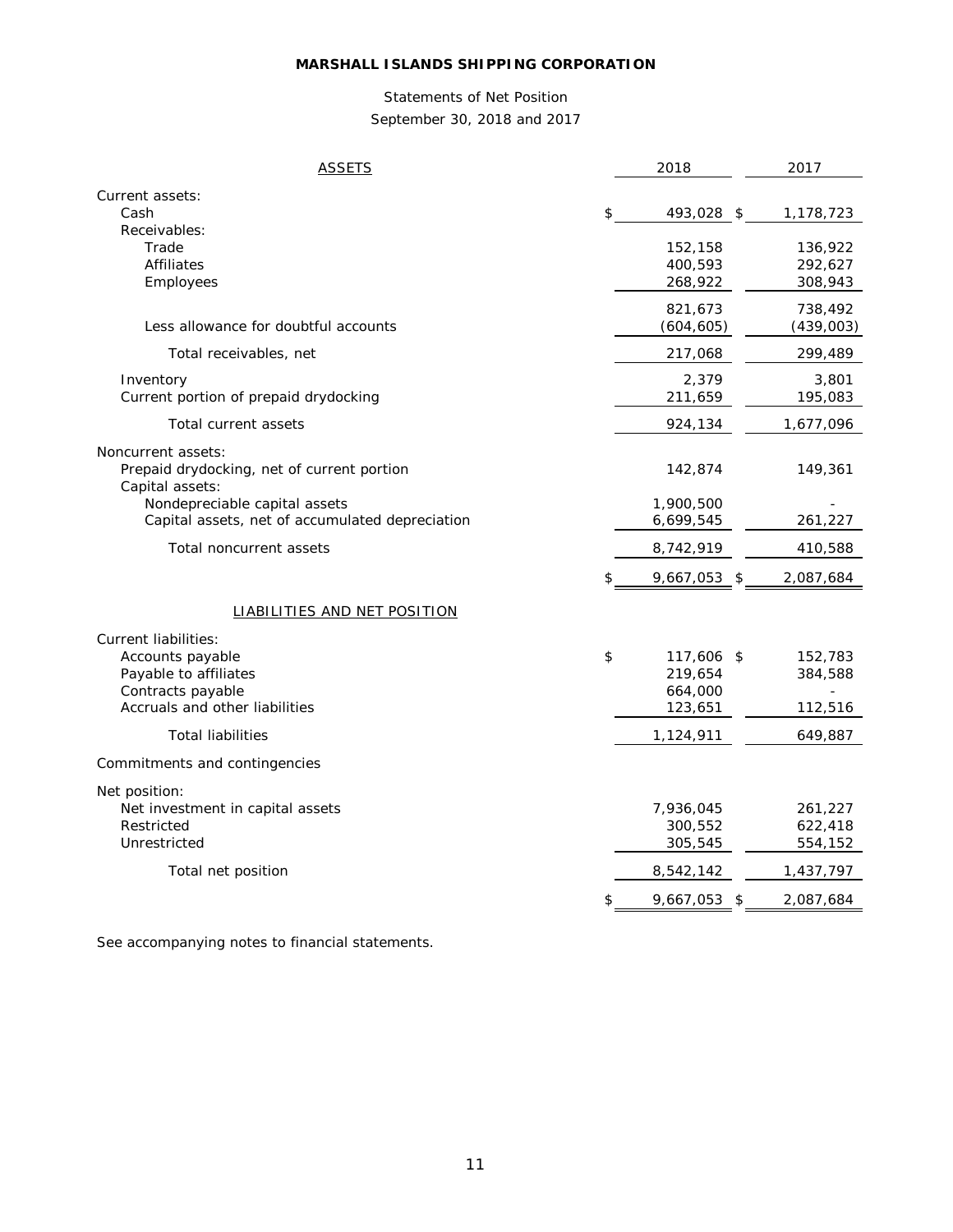# Statements of Revenues, Expenses and Changes in Net Position Years Ended September 30, 2018 and 2017

|                                            | 2018                  | 2017            |
|--------------------------------------------|-----------------------|-----------------|
| Operating revenues:                        |                       |                 |
| \$<br>Cargo                                | 566,808 \$            | 575,407         |
| Charter                                    | 359,888               | 908,070         |
| Fuel and other revenue                     | 245,576               | 131,607         |
| Passenger                                  | 77,476                | 96,242          |
| Copra fee                                  | 32,296                | 33,108          |
| Ship sales                                 | 12,760                | 54,141          |
| Total operating revenues                   | 1,294,804             | 1,798,575       |
| Provision for bad debts                    | (165, 602)            | (53, 581)       |
| Net operating revenues                     | 1,129,202             | 1,744,994       |
| Operating expenses:                        |                       |                 |
| Salaries, wages and benefits               | 1,299,448             | 1,234,594       |
| Petroleum, oil and lube                    | 932,848               | 873,612         |
| Drydock expense                            | 228,752               | 183,477         |
| Material and supplies                      | 210,402               | 233,141         |
| Foodstuffs                                 | 183,626               | 175,240         |
| Travel and entertainment                   | 128,057               | 77,204          |
| Depreciation                               | 89,667                | 61,340          |
| Rent                                       | 37,443                | 44,553          |
| Stevedoring                                | 23,349                | 23,114          |
| Professional fees                          | 21,828                | 21,467          |
| Utilities                                  | 19,486                | 18,002          |
| Membership fees                            | 16,550                | 7,700           |
| Communications                             | 11,780                | 11,999          |
| Cost of goods sold                         | 10,614                | 35,520<br>318   |
| Advertising<br>Contributions               | 6,829                 |                 |
| Insurance                                  | 4,785<br>3,628        | 7,280<br>12,991 |
| Freight                                    | 3,130                 | 2,500           |
| Miscellaneous                              | 4,023                 | 6,497           |
| Total operating expenses                   | 3,236,245             | 3,030,549       |
| Operating loss                             | (2, 107, 043)         | (1, 285, 555)   |
|                                            |                       |                 |
| Nonoperating revenues (expenses):          |                       |                 |
| Operating subsidies                        | 1,906,227             | 1,894,720       |
| Loss on disposal of fixed asset            | (1,900)               | (7, 449)        |
| Nonoperating revenues                      | 1,904,327             | 1,887,271       |
| Income (loss) before capital contributions | (202, 716)            | 601,716         |
| Capital contributions                      | 7,307,061             | 435,000         |
| Change in net position                     | 7,104,345             | 1,036,716       |
| Net position at beginning of year          | 1,437,797             | 401,081         |
| Net position at end of year                | $8,542,142$ \$<br>\$. | 1,437,797       |

See accompanying notes to financial statements.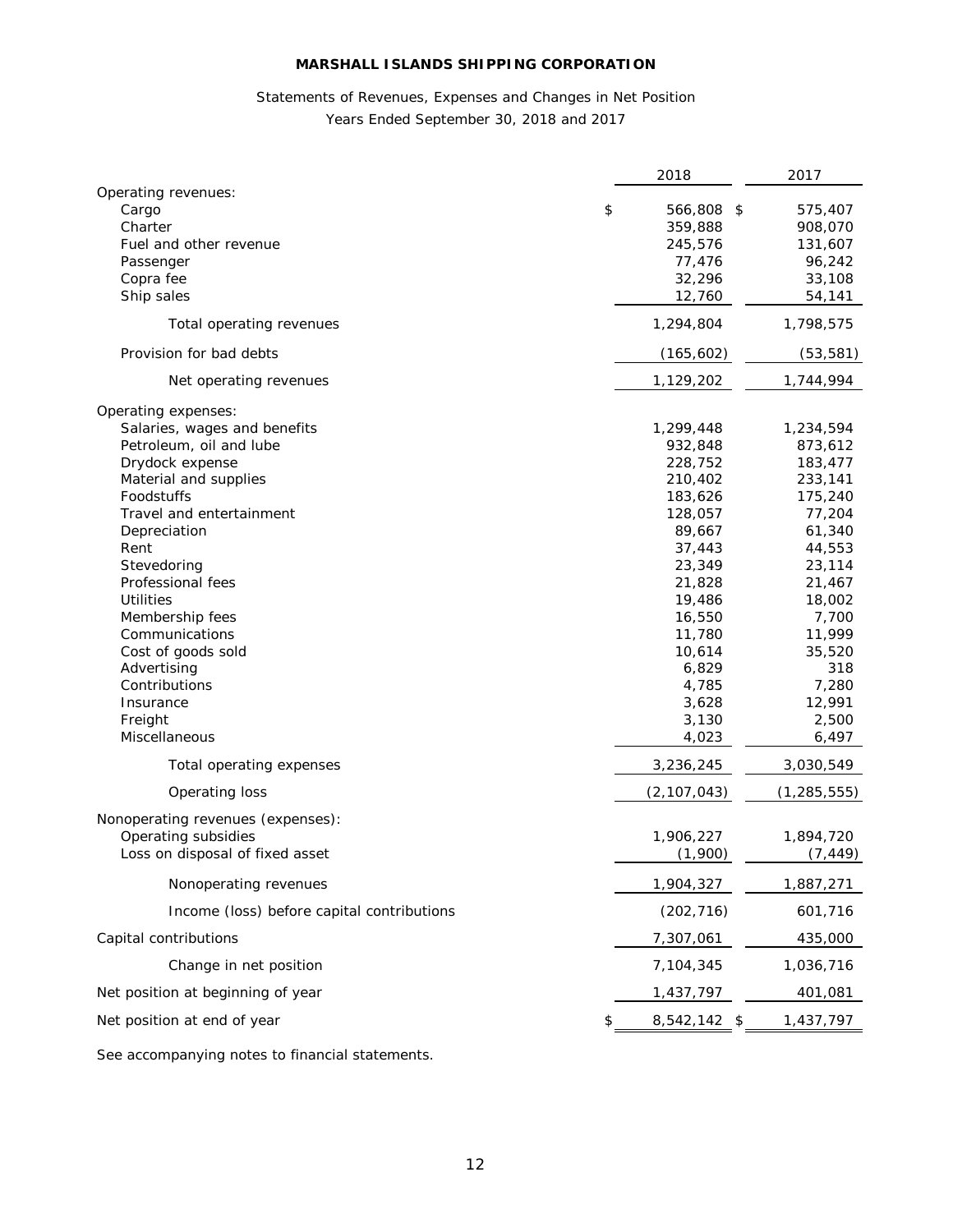# Statements of Cash Flows

Years Ended September 30, 2018 and 2017

|                                                                                                                                                                                                                                                                                                                                                                                                                                            |     | 2018                                                                                                                         | 2017                                                                                                          |
|--------------------------------------------------------------------------------------------------------------------------------------------------------------------------------------------------------------------------------------------------------------------------------------------------------------------------------------------------------------------------------------------------------------------------------------------|-----|------------------------------------------------------------------------------------------------------------------------------|---------------------------------------------------------------------------------------------------------------|
| Cash flows from operating activities:<br>Cash received from customers<br>Cash payments to suppliers for goods and services<br>Cash payments to employees for services                                                                                                                                                                                                                                                                      | \$  | 1,211,623 \$<br>(2,055,908)<br>(1, 288, 313)                                                                                 | 1,675,823<br>(1,645,088)<br>(1, 240, 048)                                                                     |
| Net cash used for operating activities                                                                                                                                                                                                                                                                                                                                                                                                     |     | (2, 132, 598)                                                                                                                | (1, 209, 313)                                                                                                 |
| Cash flows from noncapital financing activities:<br>RepMar subsidy received                                                                                                                                                                                                                                                                                                                                                                |     | 1,906,227                                                                                                                    | 1,894,720                                                                                                     |
| Cash flows from capital and related financing activities:<br>Acquisition of capital assets<br>Capital contributions received<br>Proceeds from sale of capital assets                                                                                                                                                                                                                                                                       |     | (1, 333, 524)<br>874,200                                                                                                     | (122, 736)<br>435,000<br>19,763                                                                               |
| Net cash cash provided by (used for) capital and related<br>financing activities                                                                                                                                                                                                                                                                                                                                                           |     | (459, 324)                                                                                                                   | 332,027                                                                                                       |
| Net change in cash                                                                                                                                                                                                                                                                                                                                                                                                                         |     | (685, 695)                                                                                                                   | 1,017,434                                                                                                     |
| Cash at beginning of year                                                                                                                                                                                                                                                                                                                                                                                                                  |     | 1,178,723                                                                                                                    | 161,289                                                                                                       |
| Cash at end of year                                                                                                                                                                                                                                                                                                                                                                                                                        | \$. | 493,028 \$                                                                                                                   | 1,178,723                                                                                                     |
| Reconciliation of operating loss to net cash used for<br>operating activities:<br>Operating loss<br>Adjustments to reconcile operating loss to net cash<br>used for operating activities:<br>Depreciation<br>Provision for bad debts<br>(Increase) decrease in assets:<br>Receivables:<br>Affiliates<br>Trade<br>Employees<br>Inventory<br>Prepayments<br>Increase (decrease) in liabilities:<br>Accounts payable<br>Payable to affiliates | \$  | $(2, 107, 043)$ \$<br>89,667<br>165,602<br>(107, 966)<br>(15, 236)<br>40,021<br>1,422<br>(10,089)<br>(35, 177)<br>(164, 934) | (1, 285, 555)<br>61,340<br>53,581<br>61,087<br>66,870<br>(250, 709)<br>4,046<br>38,721<br>57,308<br>(10, 548) |
| Accruals and other liabilities                                                                                                                                                                                                                                                                                                                                                                                                             |     | 11,135                                                                                                                       | (5, 454)                                                                                                      |
| Net cash used for operating activities                                                                                                                                                                                                                                                                                                                                                                                                     | \$  | $(2, 132, 598)$ \$                                                                                                           | (1, 209, 313)                                                                                                 |
| Summary disclosure of noncash capital and related financing activities:<br>Capital contribution from RepMar<br>Additions to capital assets                                                                                                                                                                                                                                                                                                 | \$  | 6,432,861 \$<br>(6, 432, 861)                                                                                                |                                                                                                               |
|                                                                                                                                                                                                                                                                                                                                                                                                                                            | \$  | \$                                                                                                                           |                                                                                                               |
|                                                                                                                                                                                                                                                                                                                                                                                                                                            |     |                                                                                                                              |                                                                                                               |

See accompanying notes to financial statements.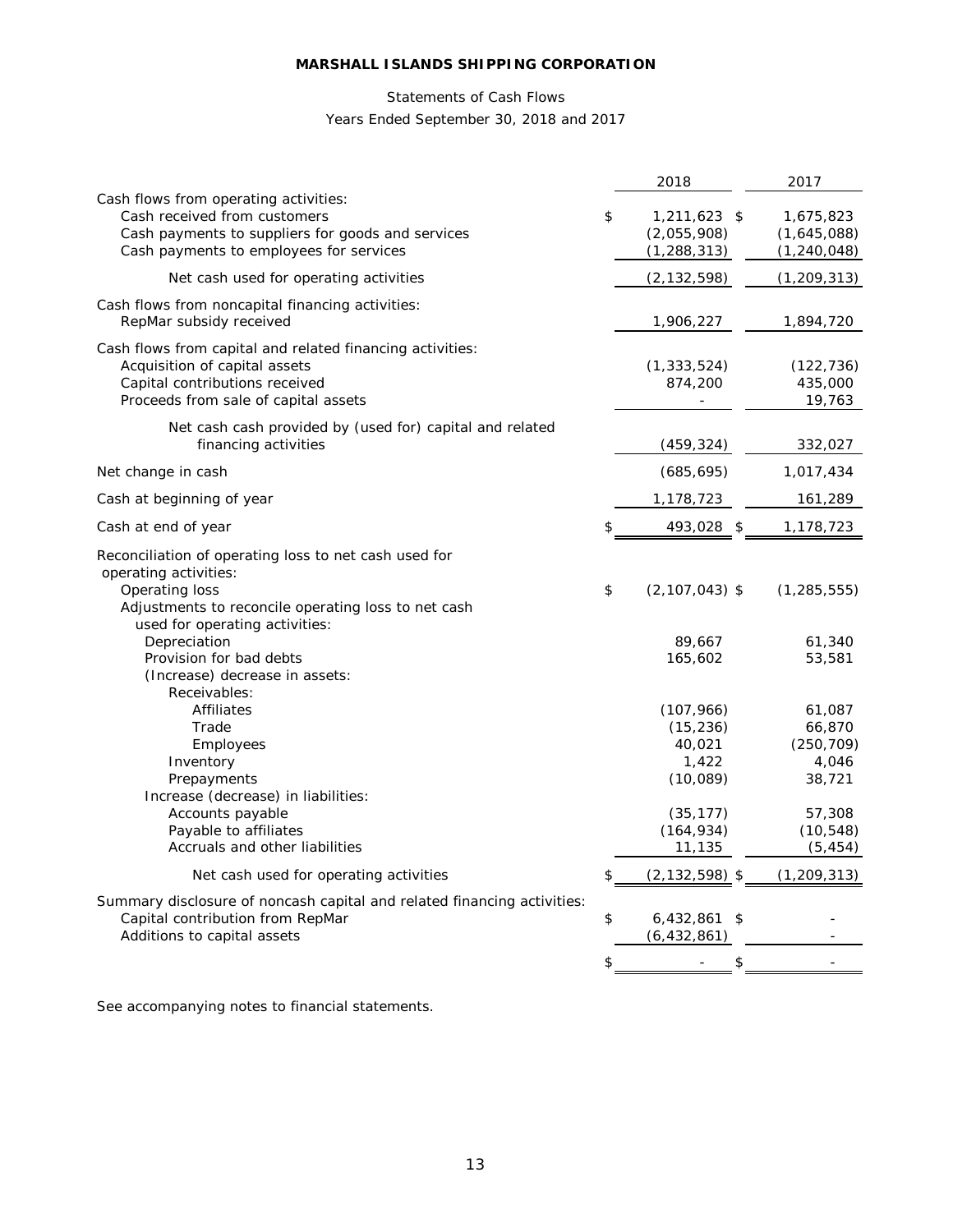Notes to Financial Statements September 30, 2018 and 2017

#### (1) Organization

The Marshall Islands Shipping Corporation (MISC), a component unit of the Republic of the Marshall Islands (RepMar), was created under Public Law 2005-41, the Marshall Islands Shipping Corporation Act, 2004. MISC was established to manage and operate RepMar's shipping vessels. MISC's principal line of business is to provide sea transportation services; to carry on business as ship owners; and to build and maintain ships and vessels.

MISC is governed by a seven-member Board of Directors appointed by the Cabinet of RepMar.

MISC's financial statements are incorporated into the financial statements of RepMar as a component unit.

#### (2) Summary of Significant Accounting Policies

The accounting policies of MISC conform to accounting principles generally accepted in the United States of America (GAAP), as applicable to governmental entities, specifically proprietary funds.

GASB Statement No. 34, *Basic Financial Statements - and Management's Discussion and Analysis - for State and Local Governments*, as amended by GASB Statement No. 37, *Basic Financial Statements - and Management's Discussion and Analysis - for State and Local Governments: Omnibus*, GASB Statement No. 38, *Certain Financial Statement Note Disclosures*, and GASB Statement No. 61, *The Financial Reporting Entity: Omnibus – an amendment of GASB Statements No. 14 and 34,* establish financial reporting standards for governmental entities which require that management's discussion and analysis of the financial activities be included with the basic financial statements and notes and modifies certain other financial statement disclosure requirements.

To conform to the requirements of GASB Statement No. 34, equity is presented in the following net position categories:

- Net investment in capital assets capital assets, net of accumulated depreciation, plus construction or improvement of those assets.
- Restricted net position that is constrained for specific purposes which are externally imposed by providers, such as creditors or amounts constrained due to constitutional provisions or enabling legislation. At September 30, 2018 and 2017, MISC has restricted net position of \$300,552 and \$622,418, respectively, relating to unexpended contributions from RepMar for dry-docking and new vessel.
- Unrestricted net position that is not subject to externally imposed stipulations. Unrestricted net position may be designated for specific purposes by action of management or the Board of Directors or may otherwise be limited by contractual agreements with outside parties.

#### Basis of Accounting

Proprietary funds are accounted for on a flow of economic resources measurement focus. With this measurement focus, all assets and deferred outflows of resources, and liabilities and deferred inflows of resources associated with the operation of the fund are included in the statement of net position. Proprietary fund operating statements present increases and decreases in net position. The accrual basis of accounting is utilized by proprietary funds. Under this method, revenues are recorded when earned and expenses are recorded at the time liabilities are incurred. MISC considers revenues and costs that are directly related to operations of shipping vessels to be operating revenues and expenses. Revenues and expenses related to financing and other activities are reflected as nonoperating.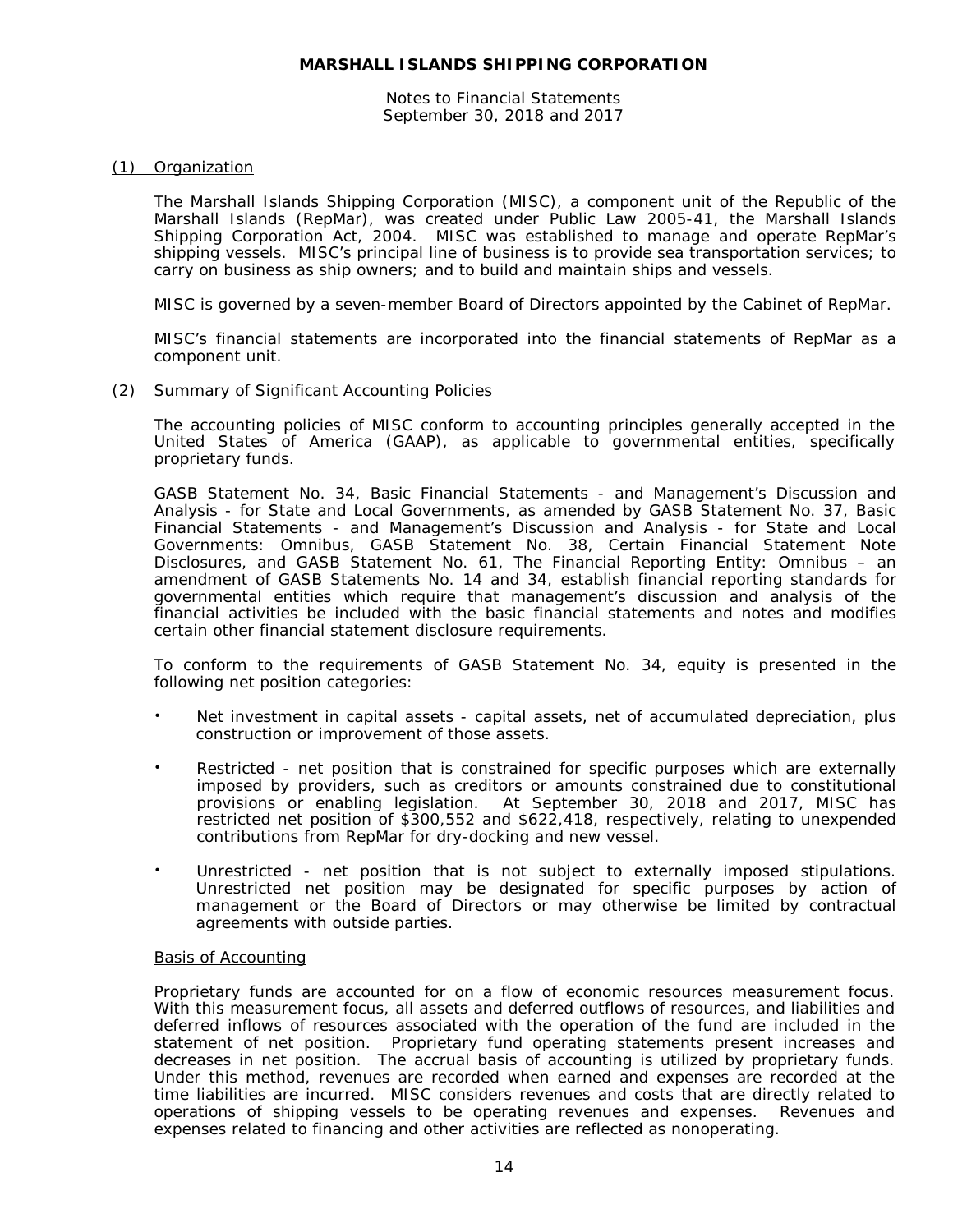Notes to Financial Statements September 30, 2018 and 2017

#### (2) Summary of Significant Accounting Policies, Continued

#### Cash

Custodial credit risk is the risk that in the event of a bank failure, MISC's deposits may not be returned to it. Such deposits are not covered by depository insurance and are either uncollateralized or collateralized with securities held by the pledging financial institution or held by the pledging financial institution but not in the depositor-government's name. MISC does not have a deposit policy for custodial credit risk.

For purposes of the statements of net position and cash flows, cash is defined as cash on hand and cash held in demand accounts. As of September 30, 2018 and 2017, the carrying amount of cash was \$493,028 and \$1,178,723, respectively, and the corresponding bank balances were \$534,817 and \$1,202,452, respectively. Of the bank balance amounts, \$524,814 and \$1,202,452, respectively, were maintained in a financial institution subject to Federal Deposit Insurance Corporation (FDIC) insurance with the remaining amounts being maintained in a financial institution not subject to depository insurance. As of September 30, 2018 and 2017, bank deposits in the amount of \$250,000 were FDIC insured. MISC does not require collateralization of its cash deposits; therefore, deposit levels in excess of FDIC insurance coverage are uncollateralized. Accordingly, these deposits are exposed to custodial credit risk.

#### Receivables

All receivables are uncollateralized and are due from affiliates or customers, located within the Republic of the Marshall Islands. The allowance for doubtful accounts is stated at an amount which management believes will be adequate to absorb possible losses on accounts receivable that may become uncollectible based on evaluation of the collectability of these accounts. The allowance is established through a provision for bad debts charged to expense.

#### **Inventory**

Inventory consists of items purchased for resale (on the ships) during outer islands voyages. Inventory is valued at the lower of cost (moving average) or market value (net realized value).

#### Deferred Dry-dock Expenditures

Dry-dock expenditures have been recognized as an asset when the recognition criteria were met. The recognition is made when the dry-docking has been performed and is amortized over a period until the next scheduled dry-docking, which is usually two to three years. Ordinary repairs and maintenance expenses are charged to the income statement during the financial period in which they are incurred.

#### Equipment

MISC has not adopted a formal capitalization policy for equipment; however, items with a cost that equals or exceeds \$1,000 are generally capitalized. Depreciation is calculated using the straight-line method based on the estimated useful lives of the respective assets. The estimated useful lives of these assets are 5 years.

#### Deferred Outflows of Resources

In addition to assets, the statement of net position will sometimes report a separate section for deferred outflows of resources. This separate financial statement element represents a consumption of net position that applies to a future period and so will not be recognized as an outflow of resources (deduction of net position) until then. MISC has no items that qualify for reporting in this category.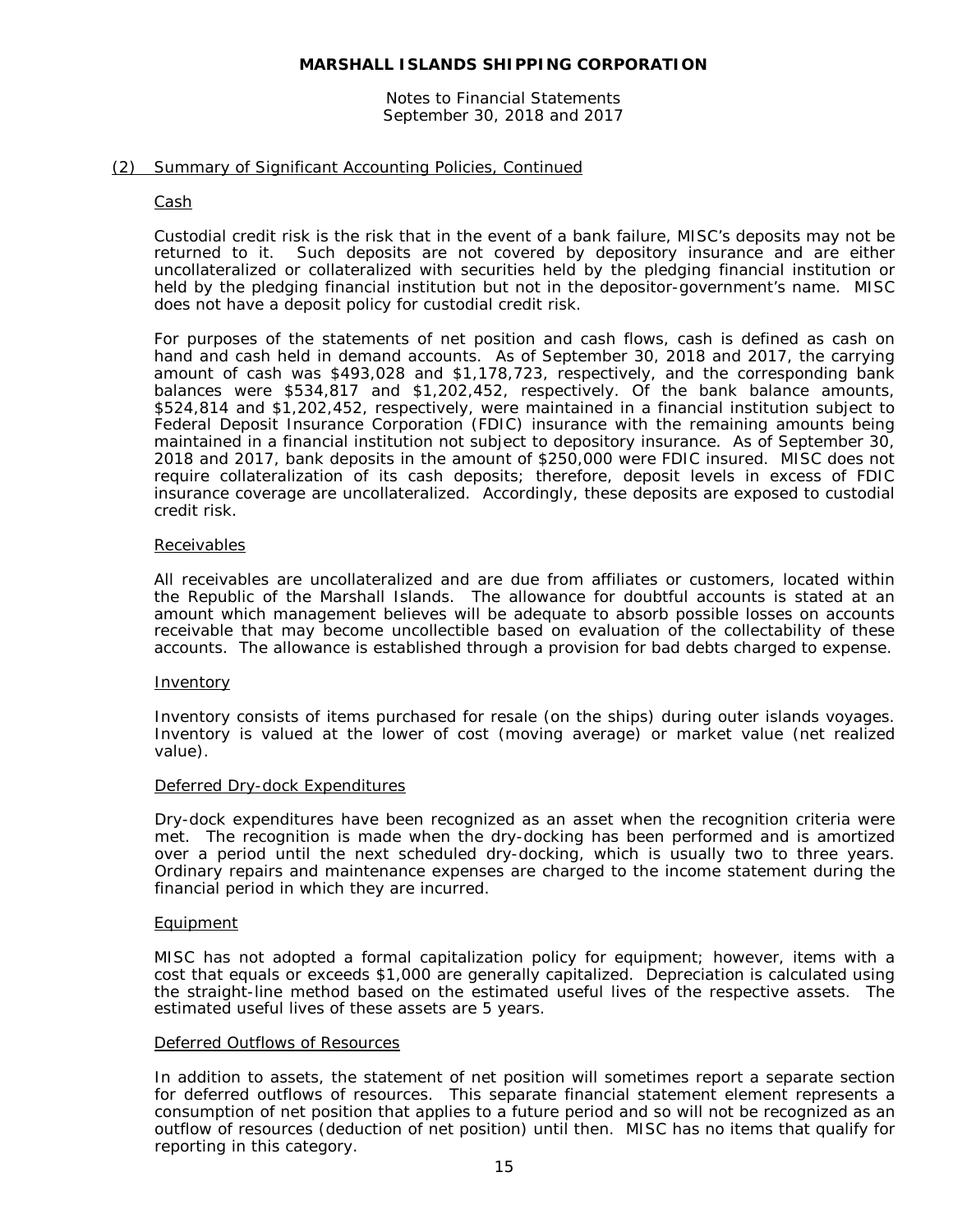Notes to Financial Statements September 30, 2018 and 2017

#### (2) Summary of Significant Accounting Policies, Continued

#### **Taxes**

Corporate profits are not subject to income tax in the Republic of the Marshall Islands. The Government of the Republic of the Marshall Islands imposes a gross receipts tax of 3% on revenues. MISC is specifically exempt from this tax.

#### Compensated Absences

Vested or accumulated vacation leave is recorded as an expense and liability as the benefits accrue to employees. No liability is recorded for non-vesting accumulating rights to receive sick pay benefits. As of September 30, 2018 and 2017, the accumulated vacation leave liability totals \$79,093 and \$65,054, respectively, and is included within the statements of net position as accruals and other liabilities.

#### Deferred Inflows of Resources

In addition to liabilities, the statement of net position will sometimes report a separate section for deferred inflows of resources. This separate financial statement element This separate financial statement element represents an acquisition of net position that applies to a future period and so will not be recognized as an inflow of resources (additions to net position) until then. MISC has no items that qualify for reporting in this category.

#### Revenue Recognition

Cargo, charter and passenger revenue are recognized when the transportation is provided. Other components of other operating revenue are recognized as revenue when the related goods and services are provided.

#### Estimates

The preparation of financial statements in accordance with GAAP requires management to make estimates and assumptions that affect the reported amounts of assets and deferred outflows of resources, liabilities and deferred inflows of resources, and disclosure of contingent assets and liabilities at the date of the financial statements and the reported amounts of revenues and expenses during the reporting period. Actual results could differ from those estimates.

#### New Accounting Standards

During the year ended September 30, 2018, MISC implemented the following pronouncements:

- GASB Statement No. 75, *Accounting and Financial Reporting for Postemployment Benefits Other Than Pensions*, which replaces the requirements of Statements No. 45, *Accounting and Financial Reporting by Employers for Postemployment Benefits Other Than Pensions*, as amended, and No. 57, *OPEB Measurements by Agent Employers and Agent Multiple-Employer Plans*, and provides guidance on reporting by governments that provide OPEB to their employees and for governments that finance OPEB for employees of other governments.
- GASB Statement No. 81, *Irrevocable Split-Interest Agreements,* which improves accounting and financial reporting for irrevocable split-interest agreements by providing recognition and measurement guidance for situations in which a government is a beneficiary of the agreement.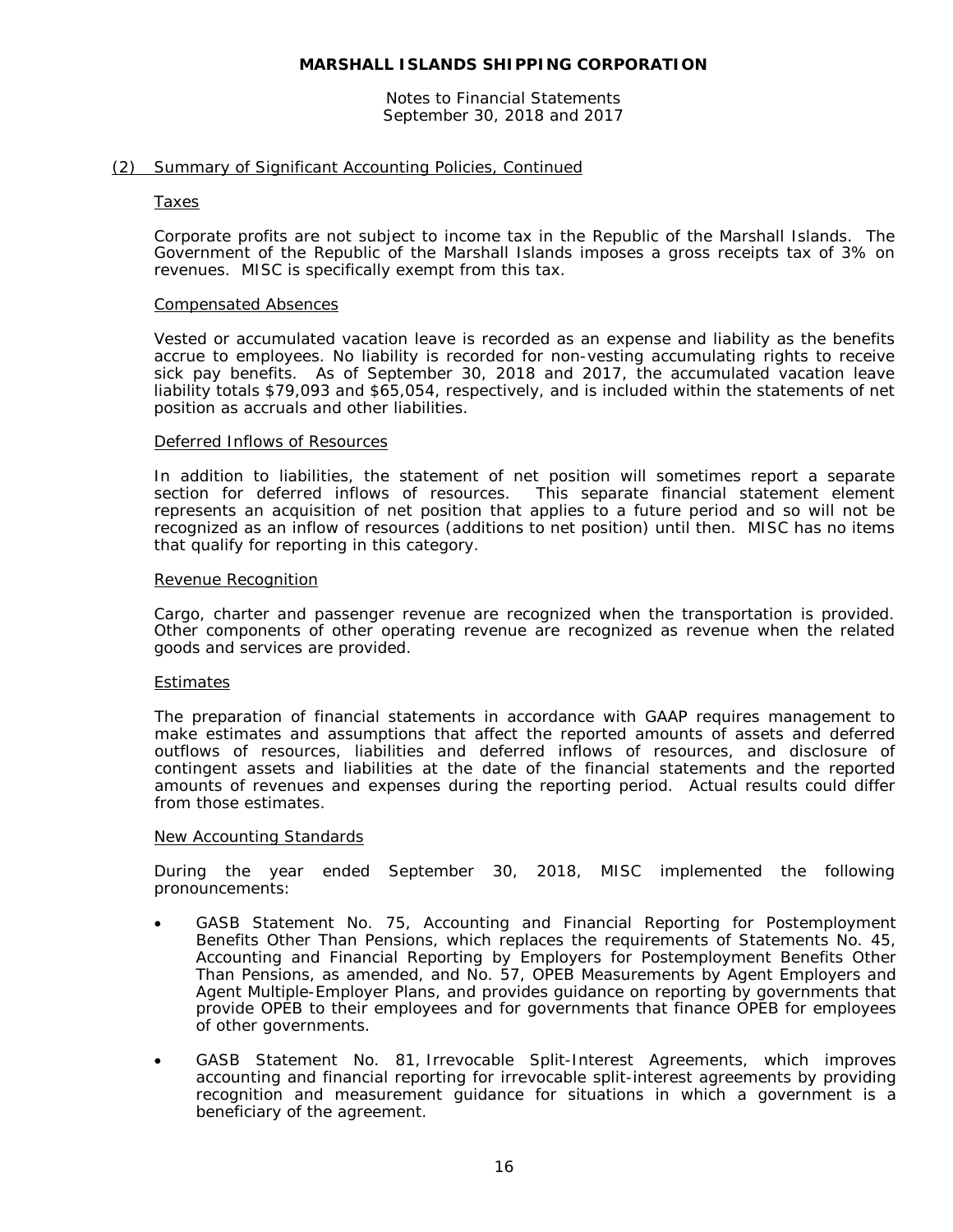Notes to Financial Statements September 30, 2018 and 2017

#### (2) Summary of Significant Accounting Policies, Continued

#### New Accounting Standards, Continued

- GASB Statement No. 85, *Omnibus 2017*, which address practice issues that have been identified during implementation and application of certain GASB Statements including issues related to blending component units, goodwill, fair value measurement and application, and postemployment benefits (pensions and other postemployment benefits).
- GASB Statement No. 86, *Certain Debt Extinguishment Issues*, which improves consistency in accounting and financial reporting for in-substance defeasance of debt.

The implementation of these standards did not have a material effect on the accompanying financial statements.

In November 2016, GASB issued Statement No. 83, *Certain Asset Retirement Obligations*, which addresses accounting and financial reporting for certain asset retirement obligations (AROs) associated with the retirement of a tangible capital asset. The provisions in Statement No. 83 are effective for fiscal years beginning after June 15, 2018. Management does not believe that the implementation of this statement will have a material effect on the financial statements.

In January 2017, GASB issued Statement No. 84, *Fiduciary Activities*, which establishes criteria for identifying fiduciary activities of all state and local governments. The provisions in Statement No. 84 are effective for fiscal years beginning after December 15, 2018. Management does not believe that the implementation of this statement will have a material effect on the financial statements.

In June 2017, GASB issued Statement No. 87, *Leases*, which establishes a single model for lease accounting based on the foundational principle that leases are financings of the right to use an underlying asset. The provisions in Statement No. 87 are effective for fiscal years beginning after December 15, 2019. Management has yet to determine whether the implementation of this statement will have a material effect on the financial statements.

In April 2018, GASB issued Statement No. 88, *Certain Disclosures Related to Debt, including Direct Borrowings and Direct Placements*, which improves the information that is disclosed in notes to government financial statements related to debt, including direct borrowings and direct placements. The provisions in Statement No. 88 are effective for fiscal years beginning after June 15, 2018. Management does not believe that the implementation of this statement will have a material effect on the financial statements.

In June 2018, GASB issued Statement No. 89, *Accounting for Interest Cost Incurred before the End of a Construction Period*, which requires that interest cost incurred before the end of a construction period be recognized as an expense in the period in which the cost is incurred for financial statements prepared using the economic resources measurement focus. The provisions in Statement No. 89 are effective for fiscal years beginning after December 15, 2019. Management does not believe that the implementation of this statement will have a material effect on the financial statements.

In August 2018, GASB issued Statement No. 90, *Majority Equity Interests – an Amendment of GASB Statements No. 14 and No. 61,* which improves the consistency and comparability of reporting a government's majority equity interest in a legally separate organization and the relevance of financial statement information for certain component units. The provisions in Statement No. 90 are effective for fiscal years beginning after December 15, 2018. Management does not believe that the implementation of this statement will have a material effect on the financial statements.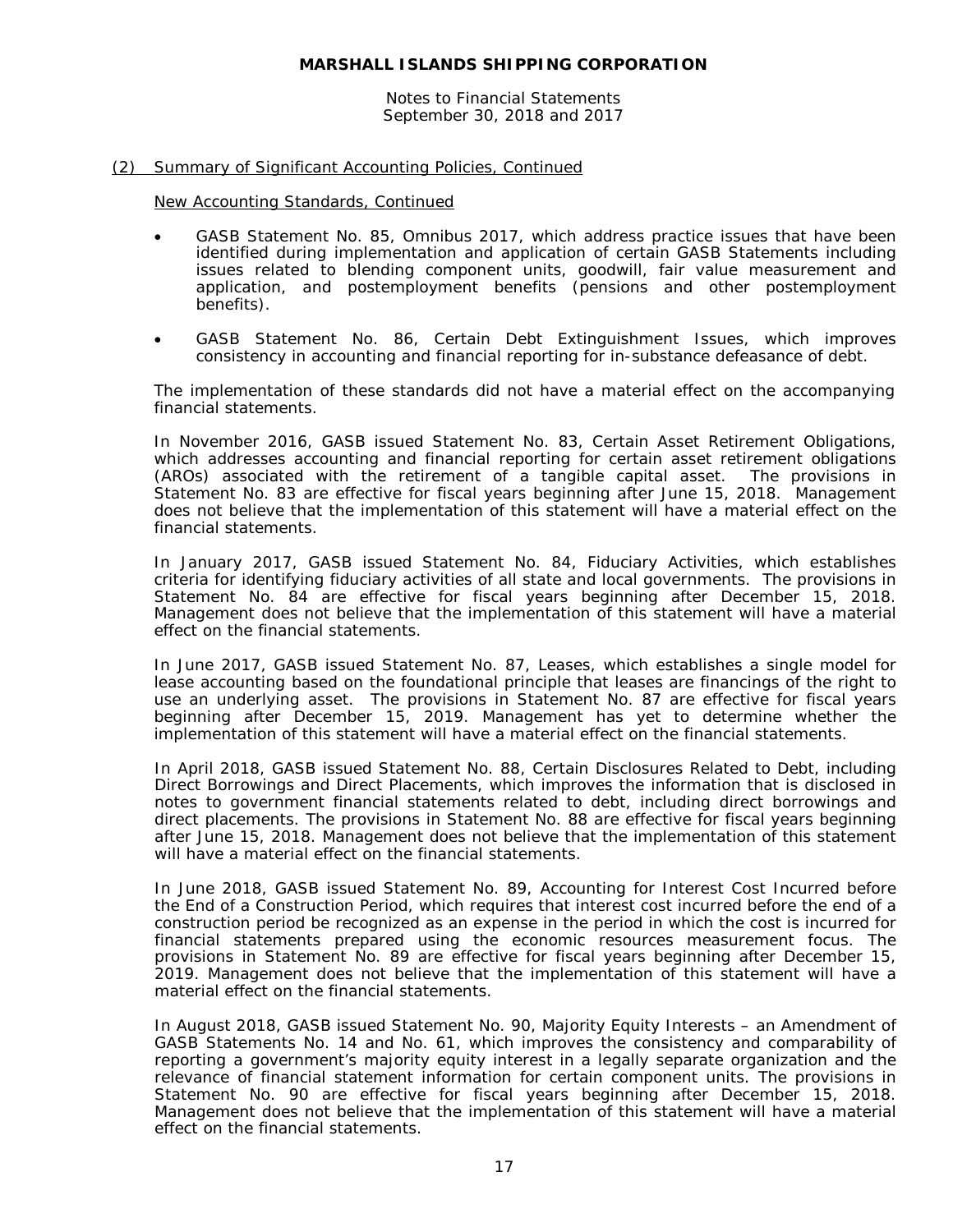Notes to Financial Statements September 30, 2018 and 2017

#### (3) Risk Management

MISC is exposed to various risks of loss related to torts; theft of, damage to, and destruction of assets; errors and omissions; injuries to employees; and natural disasters. MISC has elected to purchase commercial automobile insurance from independent third parties for the risks of loss to which it is exposed with respect to the use of motor vehicles. Settled claims have not exceeded this commercial coverage for the last three years. MISC does not maintain general liability insurance; maritime insurance; and fire, lightning and typhoon insurance for its office building and contents. In the event of an insurable loss, MISC may be self-insured to a material extent.

#### (4) Prepaid Drydocking

During the years ended September 30, 2018 and 2017, MISC incurred dry-dock expenditures of \$238,841 and \$144,756, respectively, for MV Ribuuk Ae and MV Kwajelein in Fiji and MV Ribuuk Ae in Solomon Islands, which is to be amortized over 3 years. As of September 30, 2018 and 2017, prepaid dry-docking amounted to \$354,533 and \$344,444, respectively.

An analysis of the change in prepaid drydocking costs during the years ended September 30, 2018 and 2017 is as follows:

|                                                                          | 2018                               | 2017                               |
|--------------------------------------------------------------------------|------------------------------------|------------------------------------|
| Beginning balance<br>Drydock costs incurred<br>Amortized drydock expense | \$344.444<br>238,841<br>(228, 752) | \$383,165<br>144,756<br>(183, 477) |
| Ending balance                                                           | \$354,533                          | \$344,444                          |
| Disclosed as follows:<br>Current<br><b>Noncurrent</b>                    | \$211,659<br>142,874               | 195,083<br>\$<br>149,361           |
|                                                                          | \$ 354,533                         | \$344,444                          |

#### (5) Capital Assets

Capital asset activity for the years ended September 30, 2018 and 2017 is as follows:

|                                                 | 2018                                         |                                                |                                 |                                                  |  |
|-------------------------------------------------|----------------------------------------------|------------------------------------------------|---------------------------------|--------------------------------------------------|--|
|                                                 | October 1.<br>2017                           | Additions                                      | Disposals/<br>Reclassifications | September 30,<br>2018                            |  |
| Equipment<br>Vehicles<br>Vessels<br>Motor boats | 360,843<br>S<br>306,723<br>89.119<br>115,098 | \$<br>24,950<br>116,749<br>6,432,861<br>62,276 | \$<br>(116.451)                 | \$<br>269.342<br>423,472<br>6,521,980<br>177,374 |  |
| Less accumulated depreciation                   | 871.783<br>(610, 556)                        | 6.636.836<br>(89, 667)                         | (116, 451)<br>7.600             | 7,392,168<br>(692, 623)                          |  |
| Construction in progress                        | 261,227                                      | 6,547,169<br>1,900,500                         | (108, 851)                      | 6,699,545<br>1,900,500                           |  |
|                                                 | 261.227                                      | 8.447.169<br>\$                                | 108.851                         | 8.600.045                                        |  |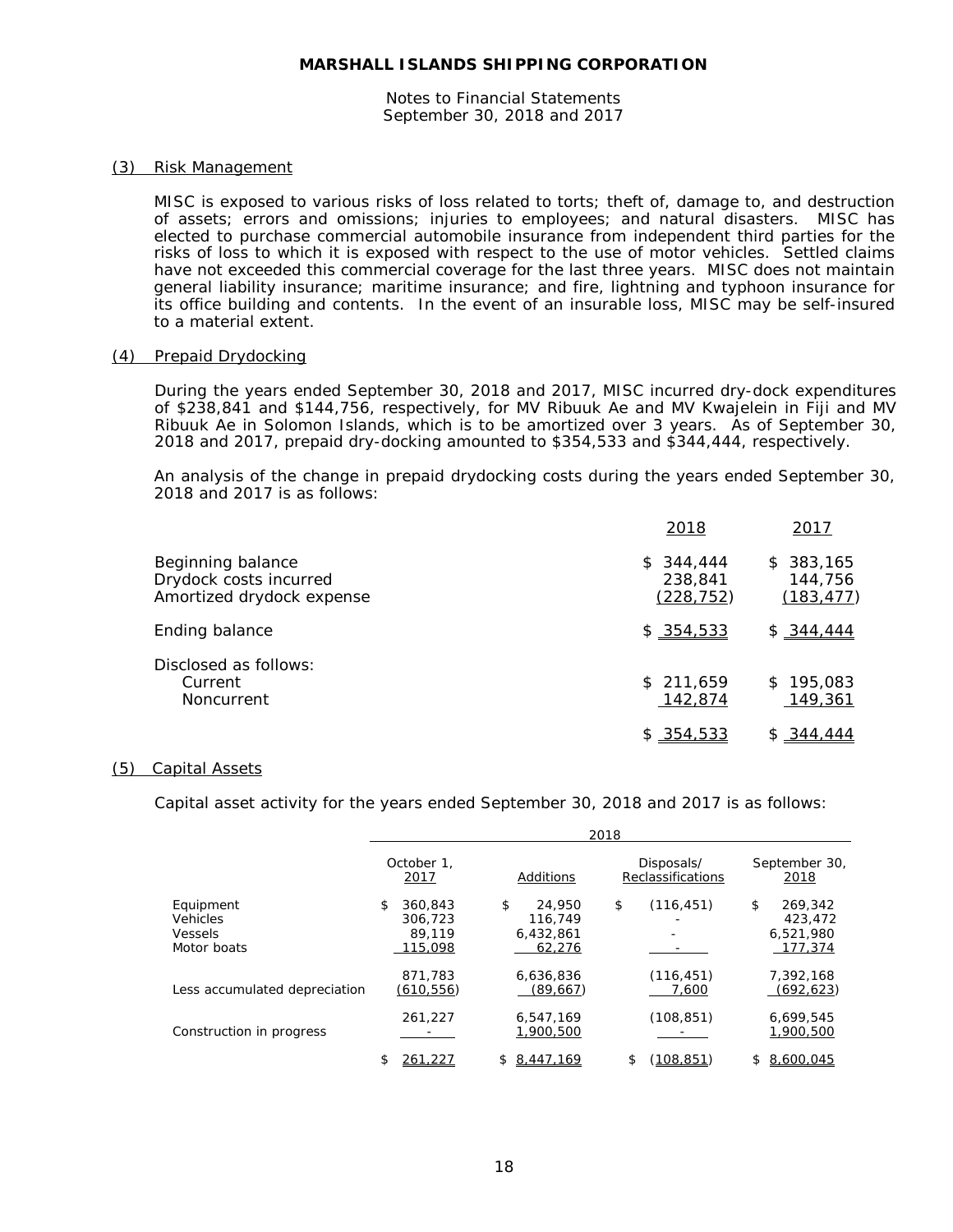Notes to Financial Statements September 30, 2018 and 2017

#### (5) Capital Assets, Continued

|                                                               | 2017 |                                        |    |                                     |    |                                       |    |                                         |
|---------------------------------------------------------------|------|----------------------------------------|----|-------------------------------------|----|---------------------------------------|----|-----------------------------------------|
|                                                               |      | October 1.<br>2016                     |    | Additions                           |    | Retirements/Disposals                 |    | September 30,<br>2017                   |
| Equipment<br><b>Vehicles</b><br><b>Vessels</b><br>Motor boats | \$   | 358,858<br>329,208<br>36,566<br>99,123 | \$ | 1,985<br>52,225<br>52,553<br>15,975 | \$ | (74, 710)<br>$\overline{\phantom{0}}$ | \$ | 360,843<br>306,723<br>89,119<br>115,098 |
| Less accumulated depreciation                                 |      | 823,755<br>(596, 712)                  |    | 122,738<br><u>(61,340)</u>          |    | (74, 710)<br>47,496                   |    | 871,783<br>(610, 556)                   |
|                                                               | \$   | .27.043                                |    | 61.398                              |    |                                       |    | 261                                     |

Construction in progress additions of \$1,900,500 during the year ended September 30, 2018, pertain to the MV Enekio vessel under construction.

During the year ended September 30, 2018, RepMar formally transferred MV Ribuuk Ae, MV Kwajelein and MV Aemman to MISC with an aggregate net book value of \$6,432,861.

On November 14, 2018, the RepMar Cabinet approved the transfer of MV Tobolar from Tobolar Copra Processing Authority to MISC.

#### (6) Restricted Net Position

Restricted net position at September 30, 2018 and 2017, consists of the following:

|                                   | 2018      | 2017      |
|-----------------------------------|-----------|-----------|
| Republic of the Marshall Islands: |           |           |
| Repairs and Maintenance           | \$300.552 | \$237.884 |
| New Vessel                        |           | 384,534   |
|                                   | \$300.552 | \$622,418 |
|                                   |           |           |

#### (7) Related Party Transactions

MISC was created by the Nitijela of RepMar under Public Law 2005-41 and is thus considered a component unit of RepMar. Accordingly, MISC is affiliated with all RepMar-owned and affiliated entities, including the RMI Ports Authority.

A summary of related party transactions as of September 30, 2018 and 2017 and for the years then ended are as follows:

|                                                 | 2018      |           |               |           |
|-------------------------------------------------|-----------|-----------|---------------|-----------|
|                                                 | Revenues  | Expenses  | Receivables   | Payables  |
| <b>Tobolar Copra Processing Authority</b>       | \$307,570 | 880       | $$161,122$ \$ |           |
| Marshall Islands Social Security Administration |           | 255,856   |               | 67,560    |
| Marshalls Energy Company, Inc.                  | 92.925    | 173,226   | 3.537         | 7.641     |
| <b>RMI Ports Authority</b>                      |           | 44.764    |               | 122.971   |
| Republic of the Marshall Islands                | 220.951   | 119,302   | 189,987       | 16,882    |
| Other                                           | 7,389     | 61,123    | 46,037        | 4,600     |
|                                                 | \$628,835 | \$655.151 | \$400.593     | \$219.654 |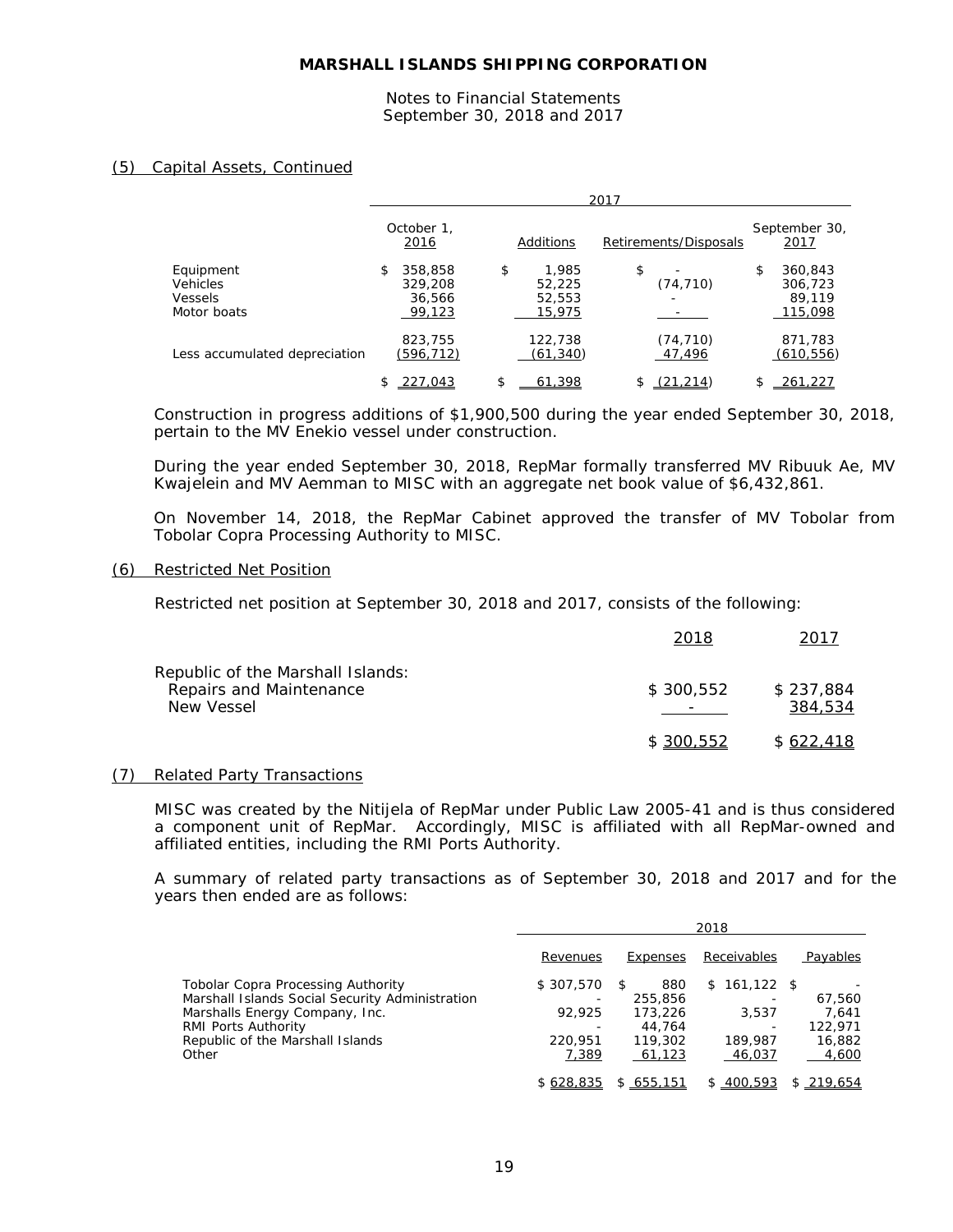Notes to Financial Statements September 30, 2018 and 2017

#### (7) Related Party Transactions, Continued

|                                                 | 2017                     |               |                          |           |
|-------------------------------------------------|--------------------------|---------------|--------------------------|-----------|
|                                                 | Revenues                 | Expenses      | Receivables              | Payables  |
| <b>Tobolar Copra Processing Authority</b>       | $$334,819$ \$            |               | $$29,876$ \$             |           |
| Marshall Islands Social Security Administration | $\overline{\phantom{0}}$ | 211,045       | $\overline{\phantom{0}}$ | 116,643   |
| Marshalls Energy Company, Inc.                  | 93.777                   | 51,763        | 74.247                   | 654       |
| <b>RMI Ports Authority</b>                      |                          | 48.761        | $\overline{\phantom{a}}$ | 180.619   |
| Republic of the Marshall Islands                | 172.177                  | 121,124       | 80,103                   | 83,677    |
| Other                                           | 112,824                  | 40,662        | 108,401                  | 2,995     |
|                                                 | \$713.597                | 473,355<br>S. | \$292.627                | \$384.588 |

During the years ended September 30, 2018 and 2017, the operations of MISC were funded by \$1,449,907 and \$1,438,400, respectively, of appropriations, from the Nitijela of RepMar. In addition, during each of the years ended September 30, 2018 and 2017, MISC received Nitijela appropriations of \$456,320 that were restricted for dry-docking and related expenses. As of September 30, 2018 and 2017, MISC had \$300,552 and \$622,418, respectively, of these appropriations that had not been expended for the designated purpose. Accordingly, these amounts are restricted within net position.

During the years ended September 30, 2018 and 2017, MISC also received \$874,200 and \$435,000, respectively, from the Nitijela of RepMar for a vessel purchase.

MISC occupies certain RepMar office space at no cost. No lease agreement has been executed to formalize this arrangement. However, management is of the opinion that no rental payment for the use of this property is anticipated. The fair value of this contribution is presently not determinable. Accordingly, the contributed facility use has not been recognized as revenue and expenses in the accompanying financial statements.

As described in note 8, MISC leases space from a related party.

#### (8) Commitments and Contingencies

#### **Commitments**

MISC leases a warehouse for \$2,557 per month, effective August 1, 2015, from the RMI Ports Authority, which lease expires on July 31, 2020. During the years ended September 30, 2018 and 2017, MISC's recorded associated rent expense was \$30,678 per year.

Total minimum future rental payments for non-cancelable lease agreements for subsequent years ending September 30, are as follows:

| Year ending<br>September 30, |          |
|------------------------------|----------|
| 2019                         | \$30,678 |
| 2020                         | 25,565   |

#### \$ 56,243

MISC entered into a January 2018 agreement for construction of a general cargo vessel. The contracted price is \$1,900,000 and the expected time of completion is ten working months after full payment of a 40% deposit. During the year ended September 30, 2018, MISC paid a total of \$1,236,500 against the contract price. As of September 30, 2018, the remaining unpaid contract price is \$664,000.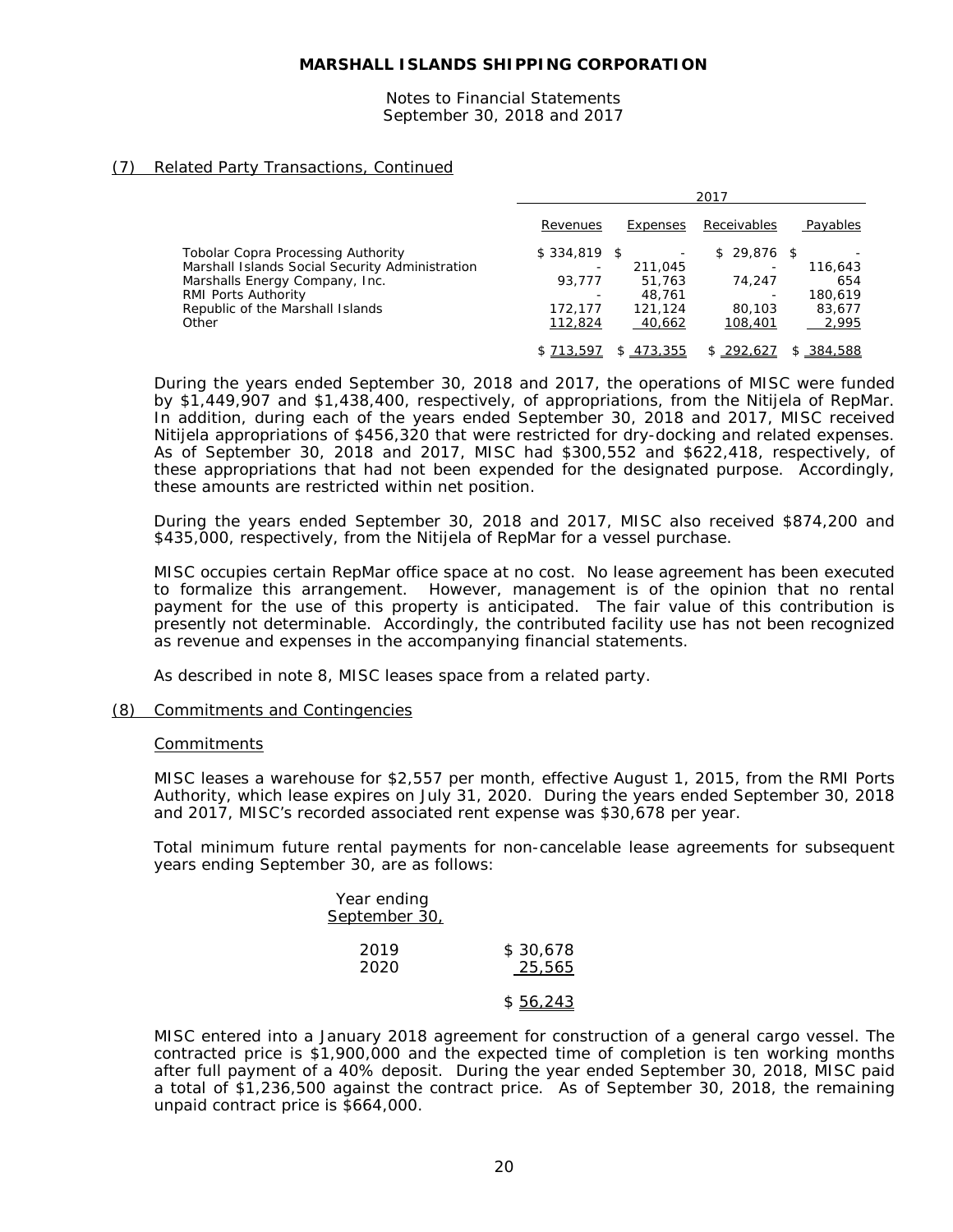Notes to Financial Statements September 30, 2018 and 2017

#### (8) Commitments and Contingencies, Continued

#### **Contingencies**

During the years ended September 30, 2018 and 2017, MISC incurred losses from operations of \$2,107,043 and \$1,285,555, respectively. During the years ended September 30, 2018 and 2017, MISC received operational subsidies of \$1,449,907 and \$1,438,400, respectively, from the Nitijela of RepMar in conjunction with \$456,320 per year for dry-docking expenses. During the years ended September 30, 2018 and 2017, MISC also received \$874,200 and \$435,000, respectively, from the Nitijela of RepMar for a vessel purchase. Although RepMar has provided funding in the past, MISC does not have a formal agreement with RepMar to provide future funding. A significant reduction in the level of budgetary support from RepMar, if this were to occur, may have an effect on MISC's programs and activities. During the year ended September 30, 2019, RepMar has appropriated \$1,600,000 and \$450,000, respectively, to fund MISC operations and dry-docking expenses.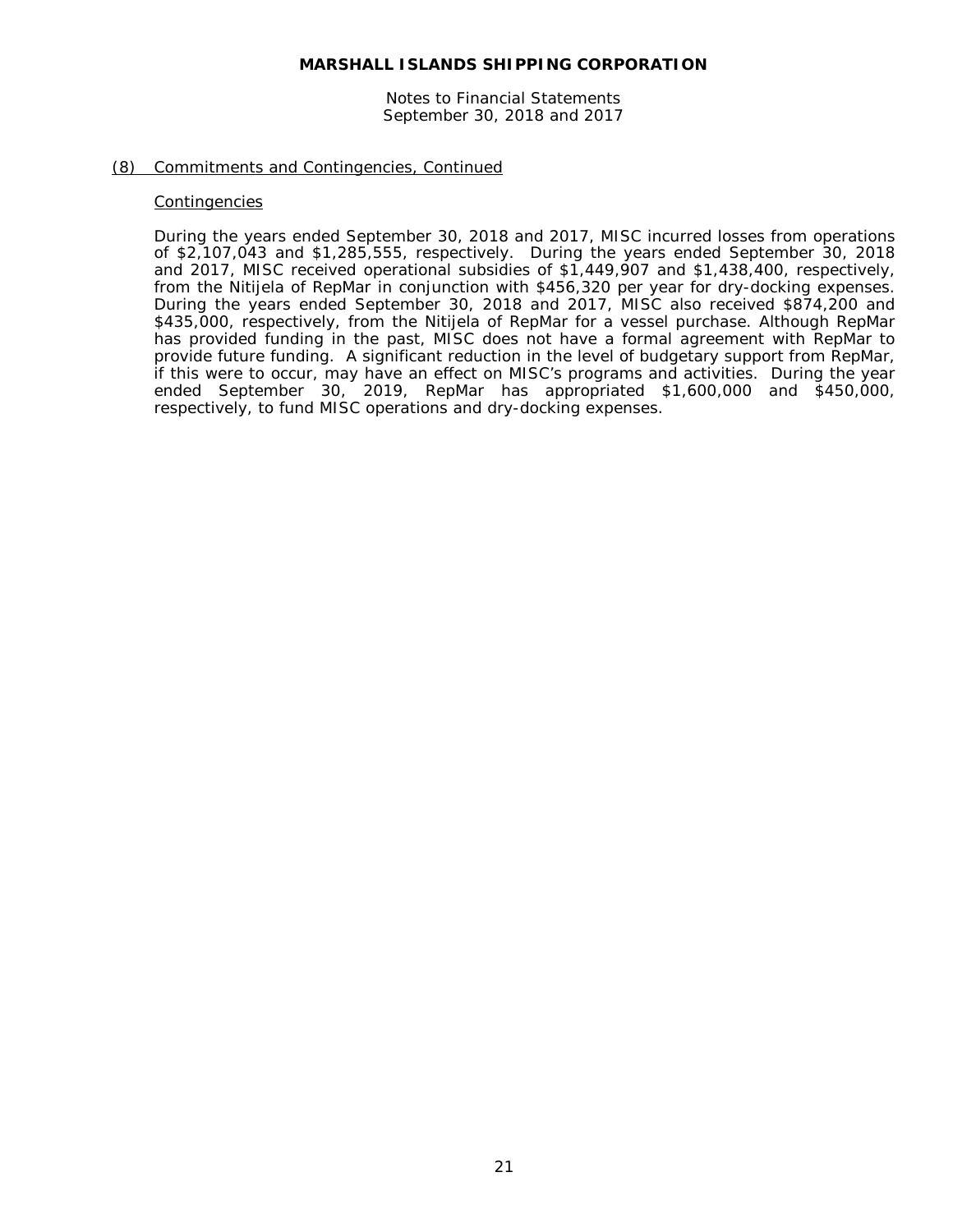

Deloitte & Touche LLP 361 South Marine Corps Drive Tamuning, GU 96913-3973 USA

Tel: +1 (671) 646-3884 Fax:  $+1$  (671) 649-4265

www.deloitte.com

#### **INDEPENDENT AUDITORS' REPORT ON INTERNAL CONTROL OVER FINANCIAL REPORTING AND ON COMPLIANCE AND OTHER MATTERS BASED ON AN AUDIT OF FINANCIAL STATEMENTS PERFORMED IN ACCORDANCE WITH** *GOVERNMENT AUDITING STANDARDS*

Chairman Board of Directors Marshall Islands Shipping Corporation:

We have audited, in accordance with auditing standards generally accepted in the United States of America and the standards applicable to financial audits contained in *Government Auditing Standards,* issued by the Comptroller General of the United States, the financial statements of the Marshall Islands Shipping Corporation (MISC), which comprise the statement of net position as September 30, 2018, and the related statements of revenues, expenses and changes in net position and of cash flows for the year then ended, and the related notes to the financial statements, and have issued our report thereon dated April 29, 2019.

#### **Internal Control Over Financial Reporting**

In planning and performing our audit of the financial statements, we considered MISC's internal control over financial reporting (internal control) to determine the audit procedures that are appropriate in the circumstances for the purpose of expressing our opinion on the financial statements, but not for the purpose of expressing an opinion on the effectiveness of MISC's internal control. Accordingly, we do not express an opinion on the effectiveness of MISC's internal control.

A *deficiency in internal control* exists when the design or operation of a control does not allow management or employees, in the normal course of performing their assigned functions, to prevent, or detect and correct, misstatements on a timely basis. A *material weakness* is a deficiency, or a combination of deficiencies, in internal control such that there is a reasonable possibility that a material misstatement of the entity's financial statements will not be prevented, or detected and corrected on a timely basis.

Our consideration of internal control was for the limited purpose described in the first paragraph of this section and was not designed to identify all deficiencies in internal control that might be material weaknesses or significant deficiencies and therefore, material weaknesses or significant deficiencies may exist that have not been identified. We did identify certain deficiencies in internal control, described in the accompanying Schedule of Findings and Responses as item 2018-001 that we consider to be material weaknesses.

#### **Compliance and Other Matters**

As part of obtaining reasonable assurance about whether the MISC's financial statements are free from material misstatement, we performed tests of its compliance with certain provisions of laws, regulations, contracts, and grant agreements, noncompliance with which could have a direct and material effect on the determination of financial statement amounts. However, providing an opinion on compliance with those provisions was not an objective of our audit, and accordingly, we do not express such an opinion. The results of our tests disclosed no instances of noncompliance or other matters that are required to be reported under *Government Auditing Standards*.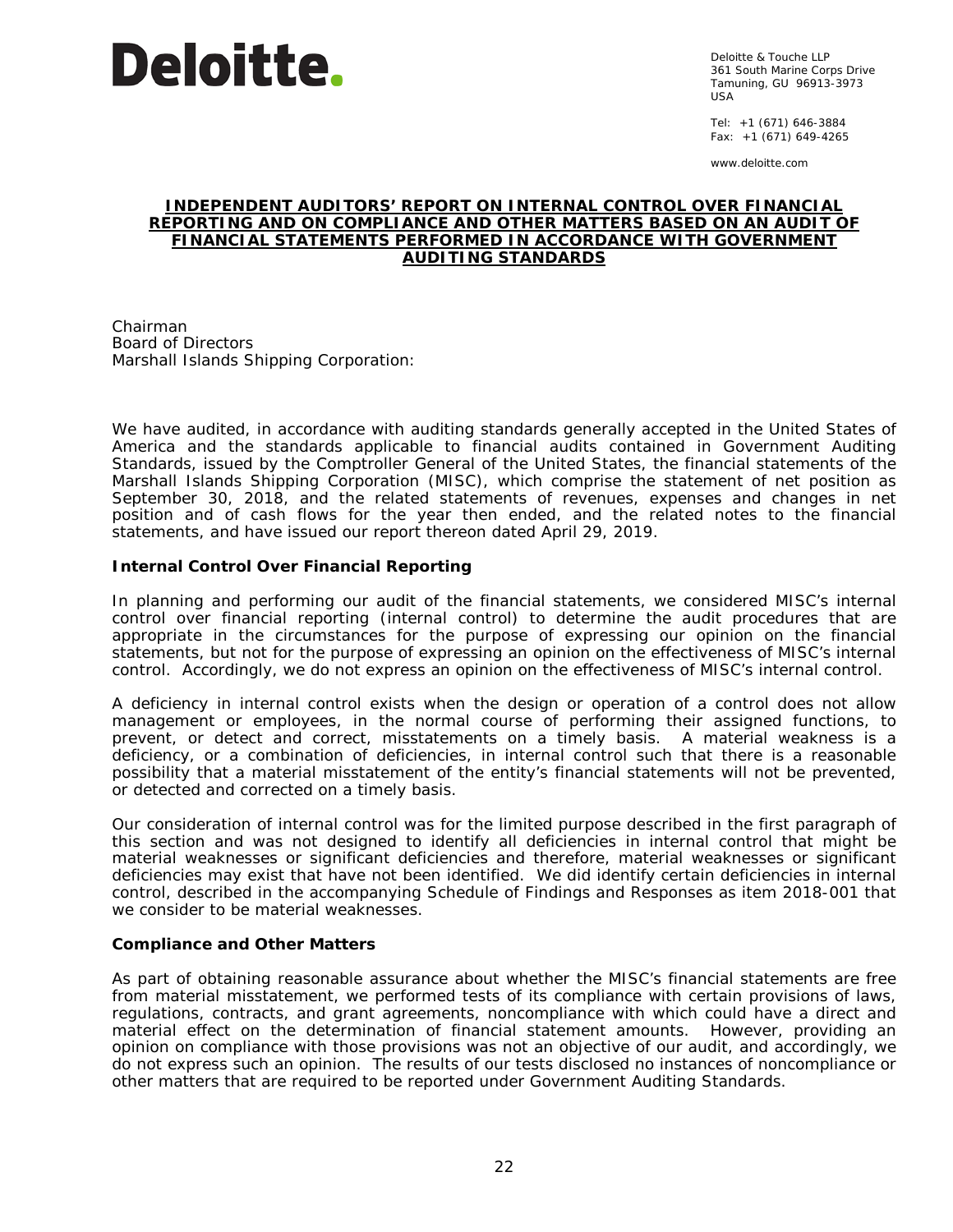

# **Purpose of this Report**

The purpose of this report is solely to describe the scope of our testing of internal control and compliance and the results of that testing, and not to provide an opinion on the effectiveness of the entity's internal control or on compliance. This report is an integral part of an audit performed in accordance with *Government Auditing Standards* in considering the entity's internal control and compliance. Accordingly, this communication is not suitable for any other purpose.

Varkell

April 29, 2019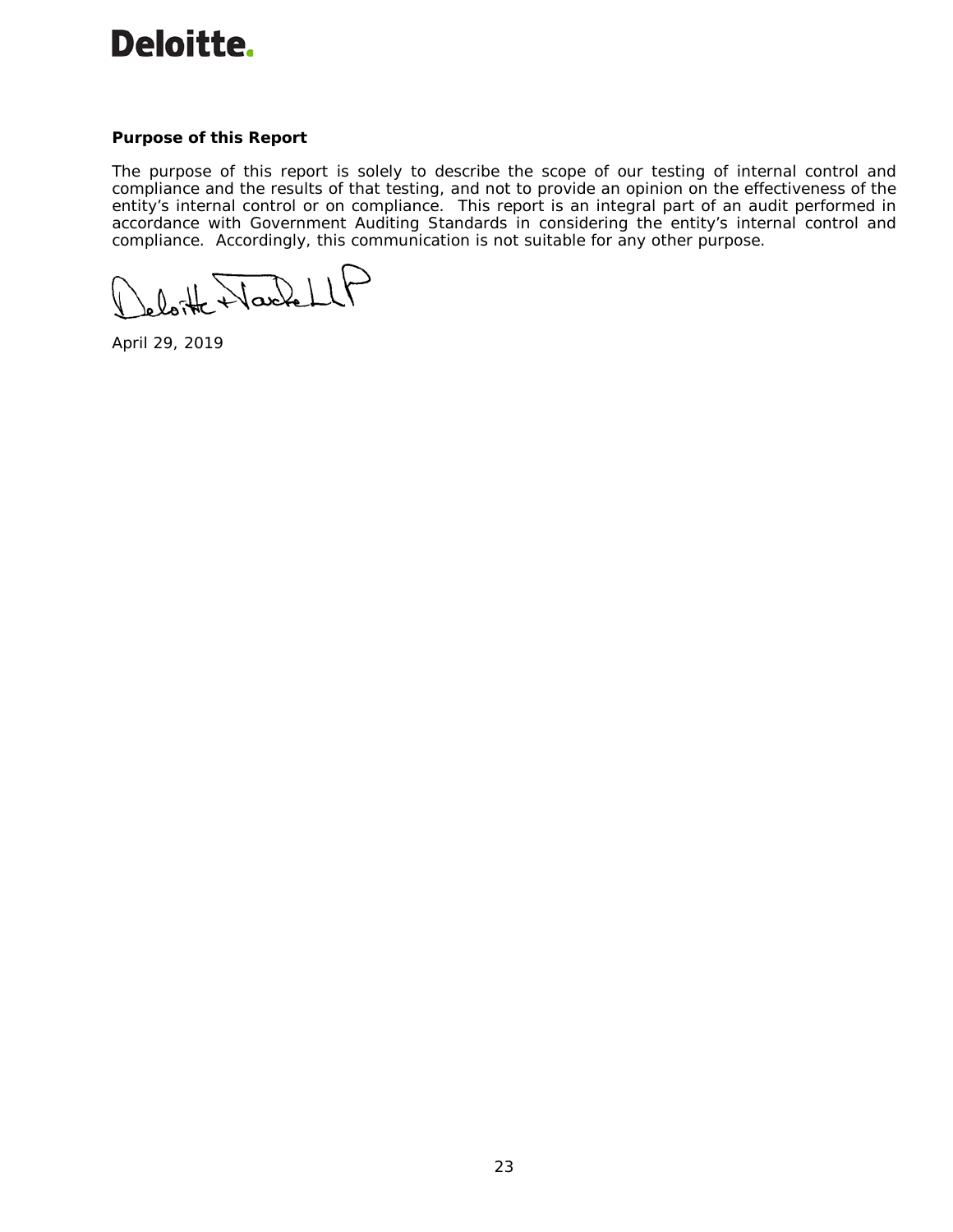Schedule of Findings and Responses Year Ended September 30, 2018

#### Finding No. 2018-001

#### Employee Income Tax Withholdings

Criteria: Adequate internal control policies and procedures requires timely reconciliation of general ledger account balances. Furthermore, section 103 of the Income Tax Act 1989 requires the employer to withhold income taxes from employee wages at the rate of 8 percent upon the first \$10,400 and 12 percent upon the amount over \$10,400.

Condition: At September 30, 2018, MISC recorded a \$64,121 RMI Withholding Taxes payable liability, which included a \$8,017 liability for employee withholding income taxes and a \$17,739 liability for overwithheld income taxes from employee wages. MISC subsequently reconciled and corrected the general ledger account balances.

Cause: The cause of the above condition is the lack of established policies and procedures requiring timely reconciliation of general ledger account balances and an incorrect rate of 12 percent applied to the first \$10,400 of employee wages, which commenced in April 2016 after an update was performed to the Quickbooks accounting software.

Effect: The effect of the above condition is the overstatement of withholding taxes payable and the overwithholding of income taxes from employee wages; however, this matter was corrected by management in April 2019.

Recommendation: We recommend management establish policies and procedures requiring timely reconciliation of general ledger account balances.

Auditee Response and Corrective Action Plan: MISC has subsequently reconciled and corrected the general ledger account balances. Moving forward, MISC will timely reconcile the general ledger accounts to prevent and detect any similar problem in the future. Liabilities for over withheld income taxes from employee wages will be offset against employee receivables, if any.